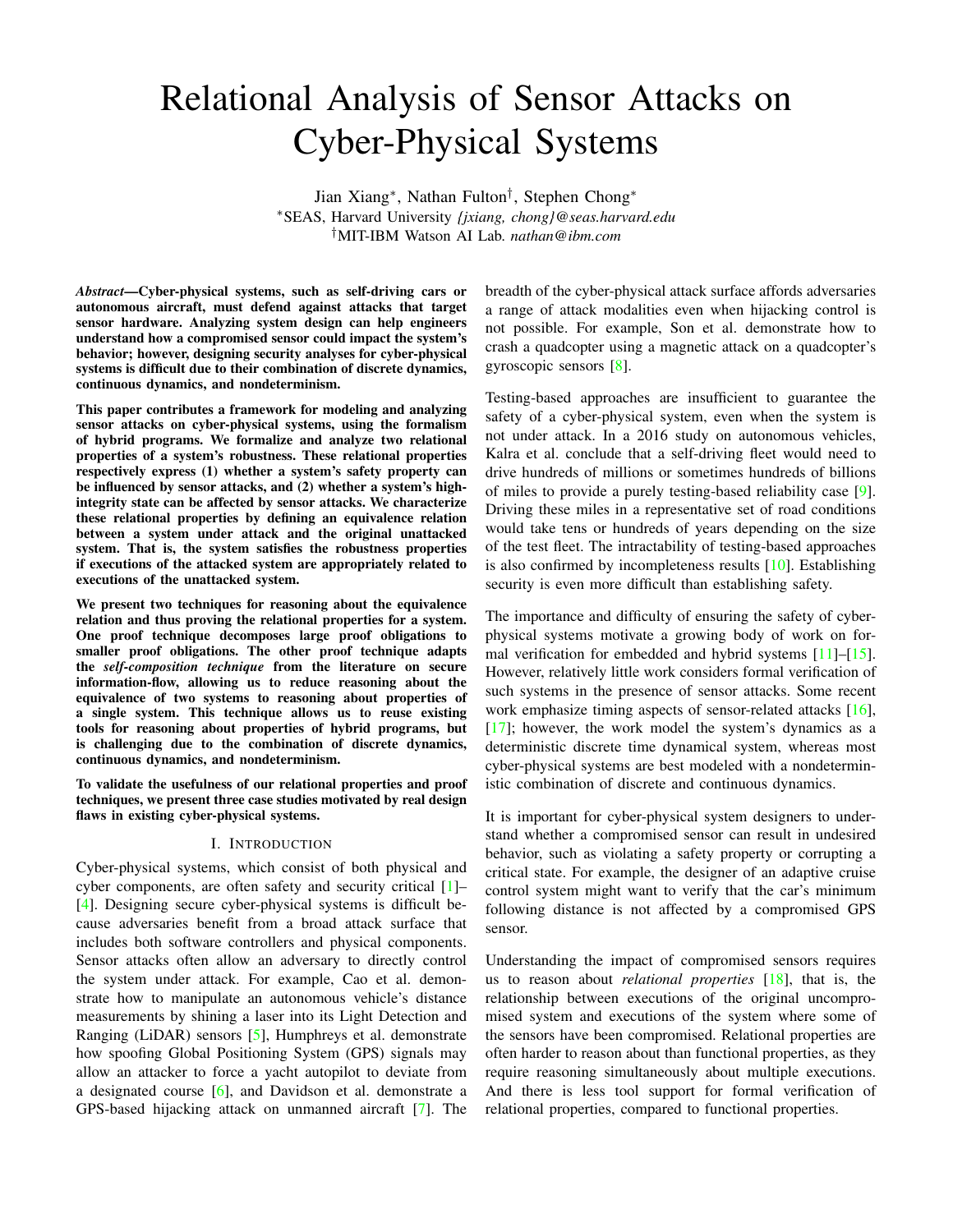In this work, we define and explore two relational properties that characterize the robustness of cyber-physical systems under sensor attacks. Our threat model assumes a powerful attacker that may compromise a subset of sensors and arbitrarily manipulate those sensors' values. We do not model or discover the mechanisms by which an attacker manipulates sensor values; we simply assume they are able to do so.

Our first relational property is *robustness of safety*, which intuitively holds when the compromised sensors are unable to affect whether a given safety property holds in the attacked system. Note that this is not the same as requiring that the attacked system satisfies the safety property. Indeed it may be beyond current verification techniques to determine whether the safety property holds in the uncompromised system, let alone the compromised system. Nonetheless, even in such cases it can be possible to verify that compromised sensors do not affect the safety property. Robustness of safety implies that if the uncompromised system satisfies the safety property then the compromised system will too. Reasoning about robustness of safety separates reasoning about the implications of sensor attacks from reasoning directly about functional properties.

Our second relational property is *robustness of high-integrity state*, which requires that high-integrity parts of a system cannot be influenced by the attacker. For example, returning to our autonomous vehicle example, parts of the system pertaining to steering and braking should be regarded as high integrity and independent from low-integrity sensors such as the interior thermometer. Robustness of high-integrity state is similar to noninterference  $[19]$ ,  $[20]$ , which requires that lowintegrity inputs can not influence high-integrity outputs.

We work within the formalism of *hybrid programs* [\[10\]](#page-13-6), [\[21\]](#page-13-14), [\[22\]](#page-13-15) and their implementation in the theorem prover KeYmaera X [\[23\]](#page-13-16). Hybrid programs model cyber-physical systems as hybrid-time dynamical systems, with the discrete time component of the system modeling software components and the continuous time component of the system modeling physical phenomenon.

To define our two relational properties, we introduce the  $H$ -equivalence relation over hybrid programs, where  $H$  is a set of variables. Intuitively, two hybrid programs are  $H$ -equivalent if they agree on the values of all variables in  $H$  at appropriate times. In particular, we define our two relational properties as  $H$ -equivalence between the original system and the compromised system (for suitable sets of variables  $H$ ).

We introduce two sound and tractable techniques to reason about  $H$ -equivalence (and thus to prove that robustness of safety and robustness of high-integrity state hold). The first technique decomposes reasoning about  $H$ -equivalence of two large programs to reasoning about  $H$ -equivalence of their subprograms. The second technique reduces reasoning about  $H$ -equivalence of two programs  $A$  and  $B$  to reasoning about safety properties of a single program that represents both A and B. This reduction allows us to prove relational properties

using KeYmaera X, an existing theorem prover for hybrid programs that does not directly support relational reasoning. This technique is inspired by the self-composition technique [\[24\]](#page-13-17) used to prove noninterference in imperative and deterministic programs. A key challenge we faced in adapting the selfcomposition technique for hybrid programs is reasoning about nondeterminism and physical dynamics, and in particular, ensuring that certain nondeterministic choices are resolved the same in both executions.

The main contributions of this paper are the following:

- 1. We introduce a threat model of sensor attacks in the context of hybrid programs that model cyber-physical systems. We show that these sensor attacks can be formalized in terms of syntactic manipulations of hybrid programs. We introduce robustness of safety and robustness of high-integrity state, two relational properties that express security guarantees in the presence of sensor attacks. (Section [III\)](#page-3-0)
- 2. We introduce  $H$ -equivalence, an equivalence relation over hybrid programs, and express our relational properties in terms of  $H$ -equivalence. (Section [IV\)](#page-5-0)
- 3. We present two techniques for reasoning about  $H$ -equivalence and prove their soundness. (Section [V\)](#page-6-0)
- 4. We validate the approach developed throughout the paper through three case studies of non-trivial cyber-physical systems: an anti-lock braking system, the Maneuvering Characteristics Augmentation System (MCAS) of the Boeing 737-MAX, and an autonomous vehicle with a shared communication bus. (Section [VI\)](#page-9-0)

<span id="page-1-0"></span>We introduce some background about hybrid programs in Section [II.](#page-1-0) Section [VII](#page-11-0) discusses related work.

## II. BACKGROUND

*Hybrid programs* [\[22\]](#page-13-15) are a formalism for modeling *cyberphysical systems*, i.e., systems that have both continuous and discrete dynamic behaviors. Hybrid programs can express continuous evolution (as differential equations) as well as discrete transitions.

Figure [1](#page-2-0) gives the syntax for hybrid programs. Variables are real-valued and can be deterministically assigned ( $x := \theta$ , where  $\theta$  is a real-valued arithmetic term) or nondeterministically assigned ( $x := *$ ). Hybrid program  $x' = \theta \& \phi$  expresses the continuous evolution of variables: given the current value of variable  $x$ , the system follows the differential equation  $x' = \theta$  for some (nondeterministically chosen) amount of time so long as the formula ϕ, the *evolution domain constraint*, holds for all of that time. Note that  $x$  can be a vector of variables and then  $\theta$  is a vector of terms of the same dimension.

Hybrid programs also include the operations of Kleene algebra with tests  $[25]$ : sequential composition, nondeterministic choice, nondeterministic repetition, and testing whether a formula holds. Hybrid programs are models of systems and typically over-approximate the possible behaviors of a system.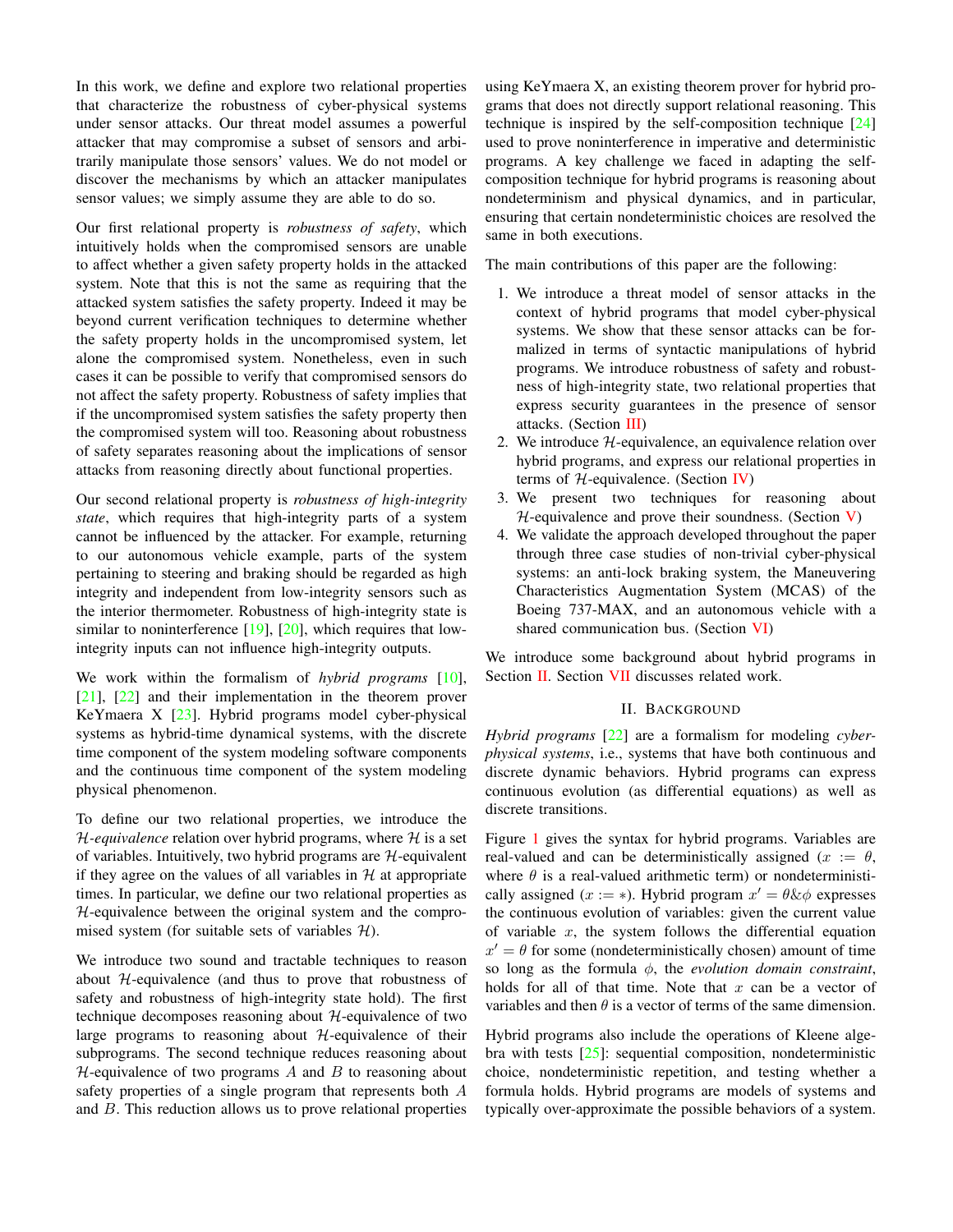#### <span id="page-2-0"></span>Real-valued terms θ

- $x$  Real-valued program variable
- c Constant
- $\theta_1 \oplus \theta_2$  Computation on terms  $\oplus \in \{+, \times\}$

Hybrid Program  $\alpha$ ,  $\beta$ , P

 $x := \theta$  Deterministic assignment of real arithmetic term  $\theta$  to variable x

| $x := *$              | Nondeterministic assignment to variable $x$                                                  |
|-----------------------|----------------------------------------------------------------------------------------------|
| $x' = \theta \& \phi$ | Continuous evolution along the differential equa-                                            |
|                       | tion system $x' = \theta$ for an arbitrary real duration                                     |
|                       | within the region described by formula $\phi$                                                |
| $? \phi$              | Test if formula $\phi$ is true at the current state                                          |
| $\alpha$ ; $\beta$    | Sequential composition of $\alpha$ and $\beta$                                               |
| $\alpha \cup \beta$   | Nondeterministic choice between $\alpha$ and $\beta$                                         |
| $\alpha^*$            | Nondeterministic repetition, repeating $\alpha$ zero or                                      |
|                       | more times                                                                                   |
|                       | Differential Dynamic Logic $\phi, \psi$                                                      |
|                       | $\theta_{\text{tot}}$ , $\theta_{\text{tot}}$ Comparison between real grithmetic terms (e.g. |

| $\theta_1 \sim \theta_2$ | Comparison between real arithmetic terms ( $\sim \in$                                                   |
|--------------------------|---------------------------------------------------------------------------------------------------------|
|                          | ${<,\leq,=,>,\geq>}$                                                                                    |
| $\neg \phi$              | Negation                                                                                                |
| $\phi \wedge \psi$       | Conjunction                                                                                             |
| $\phi \vee \psi$         | Disjunction                                                                                             |
| $\phi \rightarrow \psi$  | Implication                                                                                             |
| $\forall x. \phi$        | Universal quantification                                                                                |
| $\exists x. \phi$        | Existential quantification                                                                              |
| $[\alpha]\phi$           | Program necessity (true if $\phi$ is true after each<br>possible execution of hybrid program $\alpha$ ) |
|                          |                                                                                                         |

Fig. 1: Syntax of hybrid programs and dL

*Differential dynamic logic* (dL) [\[21\]](#page-13-14), [\[22\]](#page-13-15), [\[26\]](#page-13-19) is the dynamic logic [\[27\]](#page-13-20) of hybrid programs. Figure [1](#page-2-0) also gives the syntax for dL formulas. In addition to the standard logical connectives of first-order logic, dL includes primitive propositions that allow comparisons of real-valued terms (which may include derivatives) and *program necessity*  $\alpha$   $\phi$ , which holds in a state if and only if after any possible execution of hybrid program  $\alpha$ , formula  $\phi$  holds.

The semantics of  $dL$  [\[21\]](#page-13-14), [\[26\]](#page-13-19) is a Kripke semantics in which the Kripke model's worlds are the states of the system. Let R denote the set of real numbers and V denote the set of variables. A state is a map  $\omega : \mathbb{V} \mapsto \mathbb{R}$  assigning a real value  $\omega(x)$  to each variable  $x \in \mathbb{V}$ . The set of all states is denoted by STA. The semantics of hybrid programs and dL are shown in Figure [2.](#page-2-1) We write  $\omega \models \phi$  if formula  $\phi$  is true at state ω. The real value of term  $\theta$  at state ω is denoted ω $\theta$ . The semantics of a hybrid program  $P$  is expressed as a transition relation  $\llbracket P \rrbracket$  between states. If  $(\omega, \nu) \in \llbracket P \rrbracket$  then there is an execution of P that starts in state  $\omega$  and ends in state  $\nu$ .

We are often interested in partial correctness formulas of the form  $\phi \to [\alpha]\psi$ : if  $\phi$  is true then  $\psi$  holds after any possible execution of  $\alpha$ . The hybrid program  $\alpha$  often has the form (ctrl;plant)<sup>∗</sup> , where ctrl models atomic actions of the control system and does not contain continous parts (i.e., differential equations); and plant models evolution of the physical environment and has the form of  $x' = \theta \& \phi$ . That is, the system is modeled as unbounded repetitions of a controller action followed by an update to the physical environment.

## <span id="page-2-1"></span>Term semantics  $\omega\llbracket x \rrbracket = \omega(x)$  $\omega[[c]] = c$  $\omega[\![\theta_1 \oplus \theta_2]\!] = \omega[\![\theta_1]\!] \oplus \omega[\![\theta_2]\!]$  for  $\oplus \in \{+, \times\}$ Program semantics  $\llbracket x := \theta \rrbracket = \{(\omega, \nu) \mid \nu(x) = \omega \llbracket \theta \rrbracket \text{ and for all other }$ variables  $z \neq x, \nu(z) = \omega(z)$  $\llbracket x := * \rrbracket = \{ (\omega, \nu) \mid \nu(z) = \omega(z) \text{ for all variables } z \neq x \}$  $[?\phi] = \{(\omega, \omega) | \omega \models \phi\}$  $\llbracket x' = \theta \& \phi \rrbracket = \{(\omega, \nu) \mid \text{iff exists solution } \varphi : [0, r] \mapsto \text{STA of}$  $x' = \theta$  with  $\varphi(0) = \omega$  and  $\varphi(r) = \nu$ , and  $\varphi(t) \models \phi$  for all  $t \in [0, r]$  $\lbrack\!\lbrack \alpha \cup \beta \rbrack\!\rbrack = \lbrack\!\lbrack \alpha \rbrack\!\rbrack \cup \lbrack\!\lbrack \beta \rbrack\!\rbrack$  $[\![\alpha;\beta]\!] = \{(\omega,\nu) \mid \exists \mu, (\omega,\mu) \in [\![\alpha]\!] \text{ and } (\mu,\nu) \in [\![\beta]\!] \}$  $\llbracket \alpha^* \rrbracket = \llbracket \alpha \rrbracket^*$  the transitive, reflexive closure of  $\llbracket \alpha \rrbracket$ Formula semantics  $\omega \models \theta_1 \sim \theta_2$  iff  $\omega[\![\theta_1]\!] \sim \omega[\![\theta_2]\!]$  for ~∈ {=, ≤, <, ≥, >}  $\omega \models \phi \land \psi$  iff  $\omega \models \phi \land \omega \models \psi$ , similar for  $\{\neg, \vee, \rightarrow, \leftrightarrow\}$  $\omega \models \forall x.\phi$  iff  $\nu \models \phi$  for all states  $\nu$  that agree with  $\omega$ except for the value of  $x$

- $\omega \models \exists x.\phi$  iff  $\nu \models \phi$  for some state  $\nu$  that agrees with  $\omega$ except for the value of  $x$
- $\omega \models [\alpha] \phi$  iff  $\nu \models \phi$  for all state  $\nu$  with  $(\omega, \nu) \in [\![\alpha]\!]$ 
	- Fig. 2: Semantics of hybrid programs and dL

Consider, as an example, an autonomous vehicle that needs to stop before hitting an obstacle.<sup>[1](#page-2-2)</sup> For simplicity, we model the vehicle in just one dimension. Figure [3](#page-3-1) shows a HP *model* (hybrid program model) of such an autonomous vehicle. [2](#page-2-3) Let d be the vehicle's distance from the obstacle. The *safety condition* that we would like to enforce  $(\phi_{post})$  is that d is positive. Let  $v$  be the vehicle's velocity towards the obstacle in meters per second  $(m/s)$  and let  $a$  be the vehicle's acceleration  $(m/s<sup>2</sup>)$ . Let t be the time elapsed since the controller was last invoked. The hybrid program plant describes how the physical environment evolves over time interval  $\epsilon$ : distance changes according to  $-v$  (i.e.,  $d' = -v$ ), velocity changes according to the acceleration (i.e.,  $v' = a$ ), and time passes at a constant rate (i.e.,  $t' = 1$ ). The differential equations evolve only within the time interval  $t \leq \epsilon$  and if v is non-negative  $(i.e., v \ge 0).$ 

The hybrid program ctrl models the vehicle's controller. The vehicle can either accelerate at A m/s<sup>2</sup> or brake at  $-B$  $m/s<sup>2</sup>$ . For the purposes of the model, the controller chooses nondeterministically between these options. Hybrid programs accel and brake express the controller accelerating or braking (i.e., setting  $a$  to  $A$  or  $-B$  respectively). The controller can accelerate only if condition  $\psi$  is true, which captures that the vehicle can accelerate for the next  $\epsilon$  seconds only if doing so would still allow it to brake in time to avoid the obstacle.

The formula to be verified is presented on the last line of the  $HP$  model. Given an appropriate precondition  $\phi_{pre}$ , the axioms and proof rules dL can be used to prove that the

<span id="page-2-3"></span><span id="page-2-2"></span><sup>1</sup>Platzer introduces this autonomous vehicle example [\[22\]](#page-13-15).

<sup>2</sup>Syntax of hybrid programs used in this paper is similar to the syntax used in KeYmaera X, but revised for better presentation.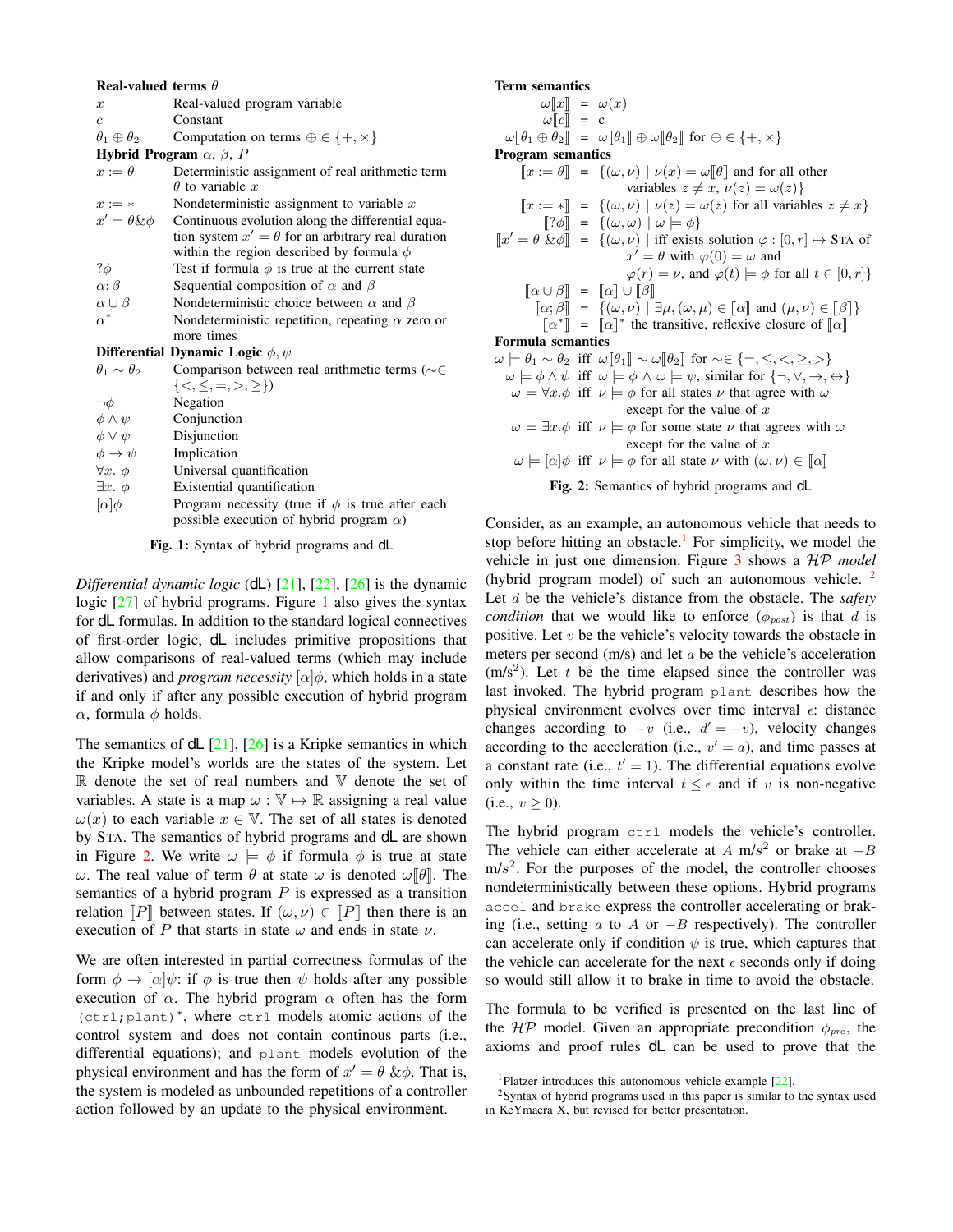<span id="page-3-1"></span>

| 1 Definitions.                       | $/*$ cannot change over time $*/$                                              |
|--------------------------------------|--------------------------------------------------------------------------------|
|                                      | 2 R $\epsilon$ . /* time limit for control */                                  |
|                                      | 3 R $A$ . /* acceleration rate */                                              |
|                                      | 4 R $\overline{B}$ . /* braking rate */                                        |
|                                      | 5 B $\phi_{pre} \equiv A \geq 0 \wedge B \geq 0 \wedge 2Bd > v^2$              |
| 6 B $\phi_{post} \equiv d > 0$       |                                                                                |
|                                      | 7 B $\psi$ = 2Bd > $v^2 + (A + B)(A\epsilon^2 + 2v\epsilon)$                   |
| 8 HP accel $\equiv ?\psi$ ; $a := A$ |                                                                                |
| 9 HP brake $\equiv a := -B$          |                                                                                |
|                                      | 10 HP ctrl $\equiv$ ((accel U brake); $t := 0$ )                               |
|                                      | If HP plant $\equiv d' = -v, v' = a, t' = 1 \& (v \ge 0 \land t \le \epsilon)$ |
|                                      | 12 ProgramVariables. $\frac{1}{x}$ may change over time $\frac{x}{x}$          |
|                                      | 13 R $t$ . $\sqrt{\star}$ clock variable $\star$ /                             |
|                                      | 14 R $d$ . $\rightarrow$ distance to obstacle $\star$ /                        |
|                                      | 15 R $v$ . $/*$ vehicle velocity */                                            |
|                                      | 16 R $a$ . $\rightarrow$ /* acceleration of the vehicle */                     |
| 17 Problem.                          | $/*$ dL formula to be proven $*/$                                              |
|                                      | 18 $\phi_{pre} \rightarrow$ [(ctrl; plant) <sup>*</sup> ] $\phi_{post}$        |

Fig. 3:  $HP$  model of an autonomous vehicle

safety condition  $\phi_{post}$  holds. The tactic-based theorem prover KeYmaera X  $[23]$  provides tool support for automating the construction of these proofs.

To present some of our definitions, we need to refer to the variables that occur in a hybrid program [\[22\]](#page-13-15), [\[26\]](#page-13-19). The *free variables* of hybrid program  $P$ , denoted  $FV(P)$ , is the variables that may potentially be read by P. Values of  $FV(P)$ won't be modified during executions of program P. The *bound variables* of program  $P$ , denoted  $BV(P)$ , is the set of variables that may potentially be written to by  $P^3$  $P^3$ . We write  $VAR(P)$ for the set of all variables of P, and have  $\text{VaR}(P) = \text{BV}(P) \cup$  $FV(P)$ . For example, let P be the hybrid program modeling an autonomous vehicle with sensors shown in Figure [3,](#page-3-1) then  $FV(P) = \{A, B, \epsilon, v, d\}, BV(P) = \{t, v, d, a, t', v', d'\}, and$  $\text{VAR}(P) = \{A, B, \epsilon, t, v, d, a, t', v', d'\}.$  Formal definitions of  $BV(P)$ ,  $FV(P)$ , and  $VAR(P)$  are included in Appendix [A.](#page-14-0)

#### III. MODELING SENSOR ATTACKS

<span id="page-3-0"></span>In this section, we explain how we model the sensor attacks in hybrid programs. In particular, we introduce how sensor readings are modeled and describe our threat model.

#### *A. Modeling Sensor Readings*

Hybrid programs typically conflate the values of variables in the physical model and the values ultimately perceived by the sensor. For example, in Figure [3,](#page-3-1) the hybrid program contains a single continuous variable  $v$  that represents the value measured by a sensor; the model does not separate the model's representation of the value of  $v$  in the physical model from the software component's representation of  $v$ . Therefore, our analysis begins with a hybrid program  $P_{orig}$  in which sensor reads are not explicitly modeled. We construct a program  $P$  that is equivalent to  $P_{orig}$  but separately represents sensor reads and requires that variables holding sensor reads are equal to the underlying sensor's value. For example,  $v_p$ may represent the actual physical velocity of a vehicle and it changes according to laws of physics, and  $v<sub>s</sub>$  may represent

```
1 Definitions.
 2 R \epsilon. \frac{1}{2} \frac{1}{2} R \frac{1}{2} \frac{1}{2} \frac{1}{2} \frac{1}{2} \frac{1}{2} \frac{1}{2} \frac{1}{2} \frac{1}{2} \frac{1}{2} \frac{1}{2} \frac{1}{2} \frac{1}{2} \frac{1}{2} \frac{1}{2} \frac{1}{2} \frac{1}{2} \frac{1}{2} \frac{1}{2} \frac{1}{2}3 R A. /* acceleration rate */<br>4 R B. /* braking rate */
 4 R B.<br>
5 B \phi_{pre} = A \ge 0 \wedge B \ge 0 \wedge 2B5 B \phi_{pre} \equiv A \geq 0 \wedge B \geq 0 \wedge 2Bd_p > v_p^26 B \phi_{post} \equiv d_p > 07 B \psi \equiv 2Bd_s > v_s^2 + (A+B)(A\epsilon^2 + 2v_s\epsilon)8 HP accel \equiv ?\psi; a := \overset{\circ}{A}9 HP brake \equiv a := -B10 HP ctrl = v_s := v_p; d_s := d_p; (accel ∪ brake); t := 0<br>11 HP plant = d'_p = -v_p, v'_p = a, t' = 1 & (v_p \ge 0 \land t \le \epsilon)11 HP plant
12 ProgramVariables.
13 R t. \frac{1}{14} R d_p. \frac{1}{14} R d_p. \frac{1}{14} alstance to obsta
14 R d_p. /* distance to obstacle (physical) */<br>15 R v_p. /* vehicle velocity (physical) */
15 R v_p. /* vehicle velocity (physical) */<br>16 R d_s. /* distance to obstacle (sensed)
16 R d_s. /* distance to obstacle (sensed) */<br>17 R v_s. /* vehicle velocity (sensed) */
17 R v_s. \rightarrow vehicle velocity (sensed) */<br>18 R a. \rightarrow acceleration of the vehicle
                             /* acceleration of the vehicle */19 Problem.
20 \phi_{pre} → [(ctrl; plant)<sup>*</sup>]\phi_{post}
```
Fig. 4:  $HP$  model of an autonomous vehicle with sensors

the variable in the controller into which the sensor's value is read. In model P we have the constraint  $v_s = v_p$ . From P we can derive additional models that allow sensed values to differ from actual physical values. For example, a model that represents the compromise of the velocity sensor would be identical to P except that the constraint  $v_s = v_p$  is removed, allowing  $v_s$  to take arbitrary values. Similar modifications to  $P$ can represent the compromise of other sensors, or of multiple sensors at the same time.

As an example, Figure [4](#page-3-3) shows a  $HP$  model of an autonomous vehicle introduced in Figure [3](#page-3-1) whose hybrid program separates physical and sensed values:  $v_p$  and  $d_p$  are physical values of velocity and distance, while  $v_s$  and  $d_s$  are the corresponding sensed values. Note that the ctrl program sets the sensed values equal to the physical values (line [10\)](#page-3-4).

## *B. Threat Model*

We allow attackers to arbitrarily change sensed values. We are not concerned with the physical mechanisms by which an attacker compromises a sensor. Instead, we model sensor attacks as assignments to variables that represent sensed values. Let P be a hybrid program,  $S_A \subseteq BV(P)$  be a set of distinguished variables corresponding to sensors that may be vulnerable to attacks, the sensor attack on  $P$  is defined as follows:

Definition 1 (SA-sensor attack). *For a hybrid program* P *of the form* (ctrl;plant)<sup>∗</sup> *and a set of variables* S<sup>A</sup>  $\subseteq$  BV(P), the S<sub>A</sub>-sensor attack *on program* P, denoted ATTACKED $(P, S_A)$ *, is the program obtained from P by replacing all assignments to variable*  $v \in S_A$  *with assignment* v := ∗*.*

For example, let P be the hybrid program  $(\text{ctrl}, \text{plant})^*$ modeling an autonomous vehicle with separate physical and sensed values shown in Figure [4.](#page-3-3) If the velocity sensor  $v_s$  is under attack, program ATTACKED $(P, \{v_s\})$  would be (ctrl′;plant)<sup>∗</sup> where ctrl′ is the following:

$$
v_s := *, d_s := d_p; (\text{accel } \cup \text{ brake}); t := 0.
$$

<span id="page-3-2"></span> $3$ We follow the naming convention of related work on hybrid programs by using the names of free variables and bound variables [\[26\]](#page-13-19).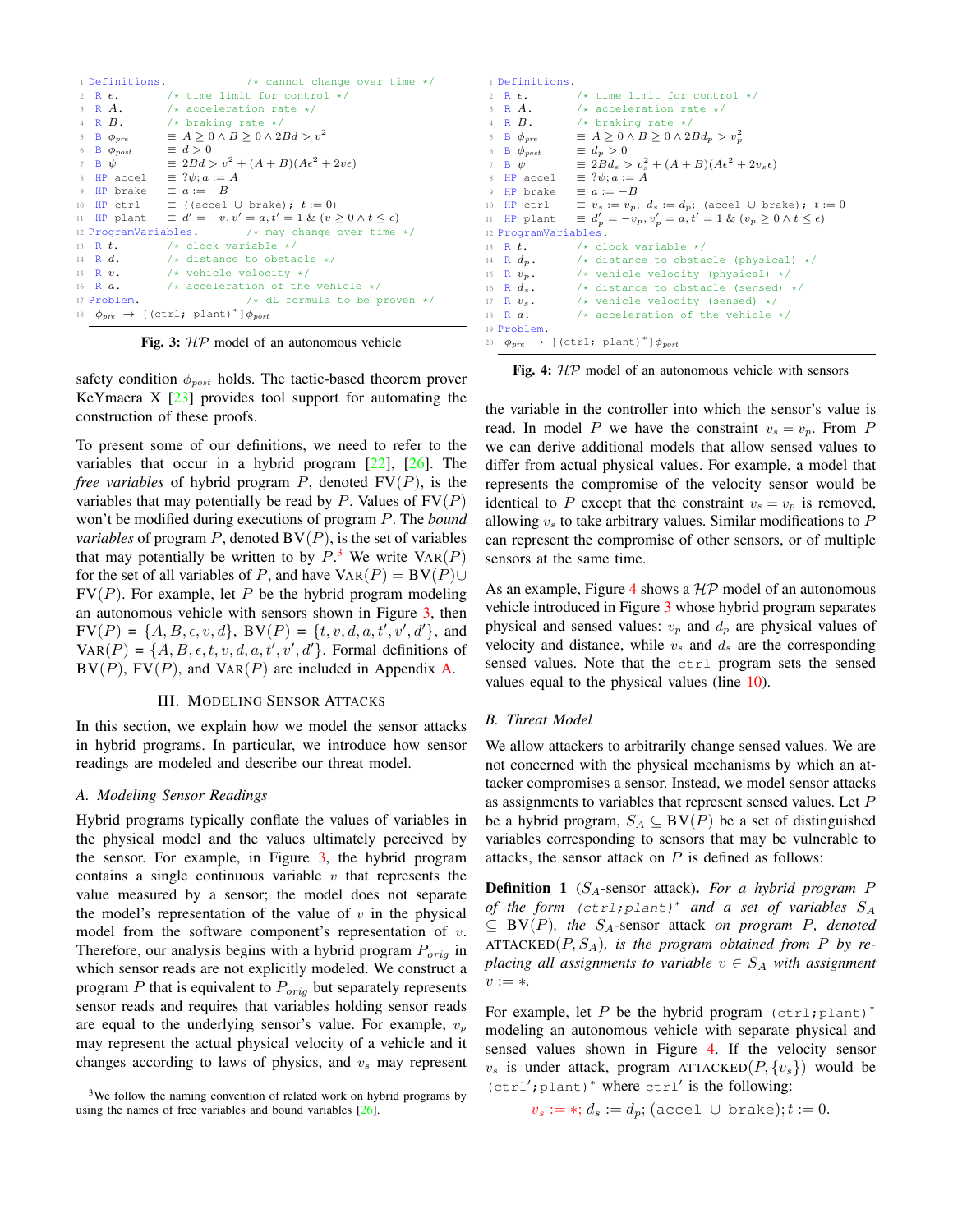```
1 ...
  HP voting
                    := v_p; v_{s_2}:= v_p; v_{s_3}:= v_p;
3 ( (2v_{s_1} = v_{s_2}; v_s := v_{s_1})4 ∪ (?v_{s_1} = v_{s_3}; v_s := v_{s_1})
5 ∪ (?v_{s_2} = v_{s_3}; v_s := v_{s_2}) )
 HP ctrl \equiv voting; d_s := d_p; (accel ∪ brake); t := 07 ...
```


Note that with such a threat model, only the ctrl part of a program (ctrl;plant)<sup>∗</sup> is modified by an attack, i.e., ATTACKED((ctrl; plant),  $S_A$ ) = (ATTACKED(ctrl,  $S_A$ )); plant. Intuitively, it means a sensor attack does not *directly* affect the physical dynamics with which the system interacts.

#### *C. Robustness to Sensor Attacks*

We explore the impact of an  $S_A$ -sensor attack by studying two relational properties that characterize the robustness of the system to the attack: (1) whether a  $S_A$ -sensor attack affects the safety of the system and (2) whether a  $S_A$ -sensor attack affects the system's high-integrity state.

*a) Robust Safety:* Safety is critical in many cyber-physical systems, e.g., a vehicle should not collide with obstacles and pedestrians. We first present the definitions of safety and our relational property robust safety, and then show an example.

Definition 2 (Safety). *A hybrid program* P *of the form* (ctrl;plant)<sup>∗</sup> *is* safe for ϕpost assuming ϕpre*, denoted* SAFE(P,  $\phi_{pre}, \phi_{post}$ )*, if the formula*  $\phi_{pre} \rightarrow [P] \phi_{post}$  *holds.* 

This definition says  $P$  is safe if for any execution of  $P$  whose starting state satisfies  $\phi_{pre}$ , its ending state satisfies safety condition  $\phi_{post}$ .

A system is *robustly safe* if compromise of sensors  $S_A$  does not affect whether the system is safe. Note that robust safety does not require that the attacked system is safe; instead it requires that *if* the original system is safe, then the attacked system is also safe. The distinction is important: it allows us to separate the task of reasoning about safety from the task of reasoning about sensor attacks. Indeed, as we will see in a case study in Section [VI,](#page-9-0) it is possible to prove robust safety even when it is beyond current techniques to prove safety.

Definition 3 (Robust safety). *For a hybrid program* P *of the form* (ctrl;plant)<sup>∗</sup> *and a set of variables*  $S_A \subseteq BV(P)$ , *P is* robustly safe for  $\phi_{post}$ assuming  $\phi_{pre}$  under the  $S_A$ -sensor attack, *denoted* ROBUST $(P, \phi_{pre}, \phi_{post}, S_A)$ , *if* SAFE $(P, \phi_{pre}, \phi_{post})$  *implies*  $SAFE(ATTACKED(P, S_A), \phi_{pre}, \phi_{post}).$ 

For example, let  $P$  be the hybrid program modeling an autonomous vehicle with sensors shown in Figure [4.](#page-3-3) P is safe for  $\phi_{post}$  assuming  $\phi_{pre}$  (i.e., SAFE(P,  $\phi_{pre}, \phi_{post}$ )). However,  $P$  is not robustly safe for  $\phi_{post}$  assuming  $\phi_{pre}$  under  $S_A$ -sensor attack where  $S_A$  is  $\{v_s\}$ , since SAFE(ATTACKED( $P, S_A$ ),  $\phi_{pre}, \phi_{post}$ ) doesn't hold.

The system can be modified so that it does satisfy robust safety. For example, we can modify the system to use three velocity

```
1 ...
2 R T. \frac{1}{2} target temperature */<br>3 HP ctrl+ = temps:= temps:
                       \equiv temp<sub>s</sub>:= temp<sub>p</sub>;
                             ( % \frac{1}{2} + \frac{1}{2}) (?temp_s > T; thermo:= -1)
                              \cup ~(\textit{?temp}_s < T; ~\textit{thermo:} = 1)\cup \hspace{0.1 cm} (?temp_s = T) \hspace{0.1 cm} )HP ctrl \equiv ctrl<sub>t</sub>;
                              v_s: = v_p; d_s: = d_p; (accel ∪ brake); t := 09 HP plant
                             v'_p = -v_p, v'_p = a, \; temp'_p = thermo; \; t' = 110 \& (v_p \geq 0 \wedge t \leq \epsilon)11 ProgramVariables.
12 R temp_s. /* interior temperature (sensed) */<br>13 R temp_p. /* interior temperature (physical)
13 R temp_p. /* interior temperature (physical) */<br>14 R thermo. /* thermostat command */
                       1* thermostat command */15 ...
```
Fig. 6:  $HP$  model of an autonomous vehicle with interior temperature control

sensors (perhaps measuring velocity by different mechanisms) and use a voting scheme to determine the current velocity. Figure [5](#page-4-0) shows a model of such a modified system. The physical velocity  $v_p$  is sensed by three sensors (line [2\)](#page-4-1), and voting performed to determine the final reading  $v_s$  (lines  $3-5$  $3-5$ ). The contents elided in Figure [5](#page-4-0) are the same as Figure [4.](#page-3-3)

Let  $P$  be the hybrid program modeling an autonomous vehicle with duplicated sensors shown in Figure [5.](#page-4-0) For any set  $S_A \in$  $\{\{v_{s_1}\}, \{v_{s_2}\}, \{v_{s_3}\}\}\$ , program P is robustly safe under  $S_A$ sensor attack, i.e.,  $P$  is robustly safe if at most one of the velocity sensors is compromised. Intuitively, this is because  $v_s = v_p$  holds after running program voting, even if up to one of the velocity sensors is compromised. A systematic approach for proving robustness safety is presented in Section [V.](#page-6-0)

*b) Robustness of High-Integrity State:* Sensors that may be compromised are low integrity: the sensed values might be under the control of the attacker. By contrast, parts of the system state might be deemed to be high integrity: their values are critical to the correct and secure operation of the system. Low-integrity sensor readings should not be able to affect a system's high-integrity state. For example, an attacker with access to a car's interior temperature sensor should not be able to affect the control of the car's velocity.

We can state this requirement as a relational property: we say the high-integrity state is robust if, for any execution of the system with its low-integrity sensors compromised, there is an execution of the non-compromised system that can achieve the same values on all high-integrity variables. We delay formal definition of robustness of high-integrity state to Section [IV.](#page-5-0)

Let's consider an example. Figure [6](#page-4-4) presents a  $HP$  model of an autonomous vehicle with sensors shown in Figure [4](#page-3-3) but added with interior temperature control (elided contents in Figure [6](#page-4-4) are the same as Figure [4\)](#page-3-3). The vehicle has sensor readings of interior temperature  $(temp<sub>s</sub>)$ . The physical temperature  $temp_p$ ) changes according to *thermo* that is set by  $ctrl_t$  after comparing  $temp_s$  with target temperature T (lines [4](#page-4-5)[–6\)](#page-4-6). In this example, the temperature sensor is lowintegrity and may be compromised.

A system designer may want to understand if such an attack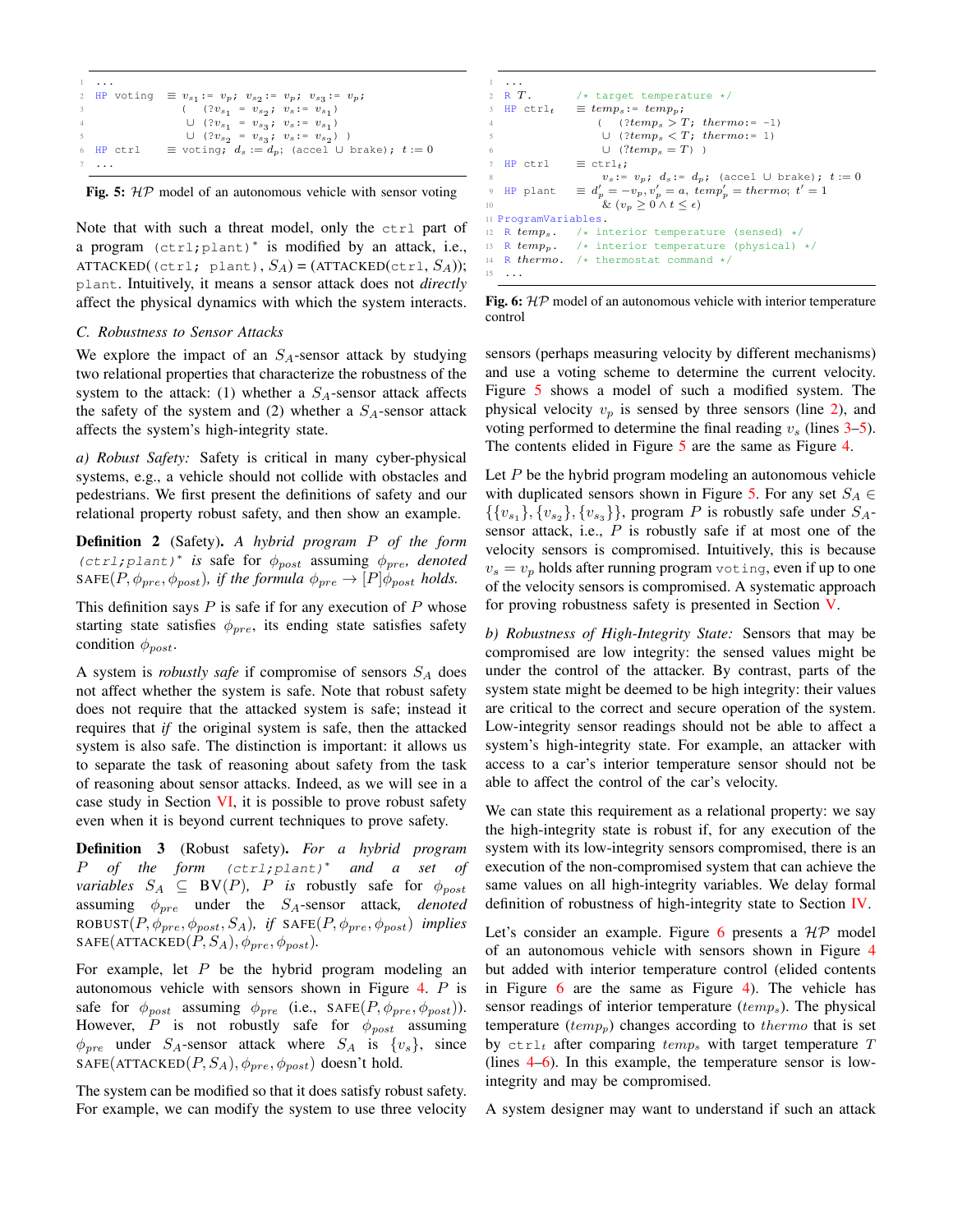can interfere with the vehicle's high-integrity state such as its velocity. Let  $P$  be the model of an autonomous vehicle with interior temperature control shown in Figure [6.](#page-4-4) Intuitively, its velocity (i.e., variable  $v_p$ ) is robust with respect to sensor  $temp_s$ : for any execution of ATTACKED(P, {temps}), we have an execution of P that can produce the same values of  $v_p$  at every control iteration. The system does satisfy robustness of high-integrity state, and we will prove it in Section [V.](#page-6-0)

## IV. H-EQUIVALENCE

<span id="page-5-0"></span>This section introduces  $H$ -equivalence, a notion of equivalence that allows us to reason about our relational properties.

#### *A. Equivalence of Hybrid Programs*

Intuitively, H-equivalence of two programs means that for every execution of one program, there exists an execution of the other program such that the two executions agree on set  $H$ initially and at the end of every control loop iteration, where  $H$  is a set of high-integrity variables.

The formal definition of  $H$ -equivalence of programs builds on H-equivalence of program states.

Definition 4 (H-equivalence of program states). *For states*  $\omega_1, \omega_2 \in$  STA *and a set of variables* H, *states*  $\omega_1$  *and*  $\omega_2$  *are H*-equivalent, denoted  $\omega_1 \approx_{\mathcal{H}} \omega_2$ , if they agree on valuations *of all variables in the set*  $H$ *; i.e.,*  $\forall x \in \mathcal{H}, \omega_1(x) = \omega_2(x)$ *.* 

<span id="page-5-1"></span>Definition 5 (H-equivalence of programs). *For hybrid programs*  $P_1 = \alpha^*$ ,  $P_2 = \beta^*$ , and a set of variables H,  $P_1$  and  $P_2$  *are*  $H$ -equivalent, *denoted*  $P_1 \approx_H P_2$ *, if they satisfy the following:*

$$
\forall n : \mathbb{N}
$$
  
\n
$$
\forall \omega_0, \omega_1 \dots \omega_n : \text{STA such that } \forall i \in 0 \dots (n-1),
$$
  
\n
$$
(\omega_i, \omega_{i+1}) \in [\![\alpha]\!]
$$
 (respectively  $[\![\beta]\!]$ )  
\n
$$
\exists \nu_0, \nu_1 \dots \nu_n : \text{STA such that } \forall j \in 0 \dots (n-1),
$$
  
\n
$$
(\nu_j, \nu_{j+1}) \in [\![\beta]\!]
$$
 (respectively  $[\![\alpha]\!]$ )  
\nand  $\forall k \in 0 \dots n, \omega_k \approx_{\mathcal{H}} \nu_k$ 

In the definition, the number  $n$  corresponds to an arbitrary number of loop iterations, and the last line indicates that the two executions agree on  $H$  at the beginning and end of every loop iteration. The definition is symmetric.

This definition can be readily adjusted for loop-free programs.

Definition 6 (H-equivalence of loop-free programs). *For two loop-free hybrid programs* α *and* β*, and a set of variables* H*,*  $\alpha$  *and*  $\beta$  *are* H-equivalent, *denoted*  $\alpha \approx_H \beta$ *, if they satisfy the following:*

$$
\forall \omega_0, \omega_1 : \text{STA such that } (\omega_0, \omega_1) \in [\![\alpha]\!]
$$
 (respectively  $[\![\beta]\!]$ )  

$$
\exists \nu_0, \nu_1 : \text{STA such that}
$$
  

$$
(\nu_0, \nu_1) \in [\![\beta]\!]
$$
 (respectively  $[\![\alpha]\!]$ )  $\land \omega_0 \approx_{\mathcal{H}} \nu_0 \land \omega_1 \approx_{\mathcal{H}} \nu_1$ 

Note that Definition [5](#page-5-1) is defined in lock-step, i.e., both loops iterate exactly the same number of times [\[28\]](#page-13-21). As pointed out by previous work [\[29\]](#page-13-22), a lock-step approach is sometimes not flexible enough to express and verify some properties, e.g., properties that may hold for two programs that execute for different numbers of iterations. However, such a lockstep definition is reasonable in our setting. According to the threat model, we are comparing a system with compromised sensors and a system with uncompromised sensors and so the attack should not affect the rate of a system's control (i.e., how frequently the system's control loop executes). Thus, the robustness of a system is correctly encoded by a lockstep definition, in which states of a system with and without compromised sensors are consistent after every loop iteration. An additional benefit of this definition is that it is more tractable for verification, which we will explore in Section [V.](#page-6-0)

#### *B. Reasoning about Robustness using* H*-equivalence*

The H-equivalence relation can be used to reason about our two relational properties.

*a) Reasoning about Robustness of Safety:* Robustness of safety can be established by proving  $H$ -equivalence with the help of the following theorem, which states that if program P is H-equivalent to ATTACKED(P,  $S_A$ ) where H is the free variables of formulas  $\phi_{pre}$  and  $\phi_{post}$ , then P is robustly safe for  $\phi_{post}$  assuming  $\phi_{pre}$  under the  $S_A$ -sensor attack.

<span id="page-5-2"></span>Theorem 1 (H-equivalent programs are robustly safe). *For a hybrid program* P *of the form* (ctrl;plant)<sup>∗</sup> *, a set of variables*  $S_A \subseteq BV(P)$ *, and formulas*  $\phi_{pre}$  *and*  $\phi_{post}$  *if*  $P \approx_{\text{FV}(\phi_{pre} \land \phi_{post})}$  ATTACKED $(P, S_A)$ *, then* 

$$
ROBUST(P, \phi_{pre}, \phi_{post}, S_A)
$$

A proof is in Appendix [B.](#page-14-1) Intuitively, the theorem holds because if there were an execution of attacked program such that  $\phi_{pre}$  held at the beginning but  $\phi_{post}$  did not hold at the end of a loop, then there must be an execution of  $P$  where the same is true, contradicting the assumption that  $P$  is safe.

Note that the converse of Theorem [1](#page-5-2) does not hold, i.e., if ROBUST $(P, \phi_{pre}, \phi_{post}, S_A)$ , it is not always true that  $P \approx_{\mathrm{FV}(\phi_{pre} \land \phi_{post})}$  ATTACKED $(P, S_A)$ . For example, let P be the program  $(b := 1; a := b)^*$ , formula  $\phi_{pre}$  be  $a > 0$ ,  $\phi_{post}$ be  $b > 0$ , and  $S_A$  be  $\{a\}$ . Then ROBUST $(P, \phi_{pre}, \phi_{post}, S_A)$ holds, but  $P \approx_{\{a,b\}}$  ATTACKED $(P, S_A)$  does not hold since some executions of ATTACKED $(P, S_A)$  (i.e.,  $(b := 1; a := *)^*$ ) do not have a matching execution of P.

Theorem [1](#page-5-2) reduces proving robustness of safety to proving  $H$ -equivalence, which can be achieved by the techniques introduced in Section [V.](#page-6-0)

*b) Reasoning about Robustness of High-Integrity State:*

 $H$ -equivalence directly expresses robustness of high-integrity state by letting  $H$  be the set of high-integrity variables. Therefore, proving robustness of high-integrity state is the *same* as proving H-equivalence of the high-integrity state. The following definition makes this clear.

Definition 7 (Robustness of high-integrity state). *For program* P *of the form* (ctrl;plant)<sup>∗</sup> *and a set of variables* S<sup>A</sup>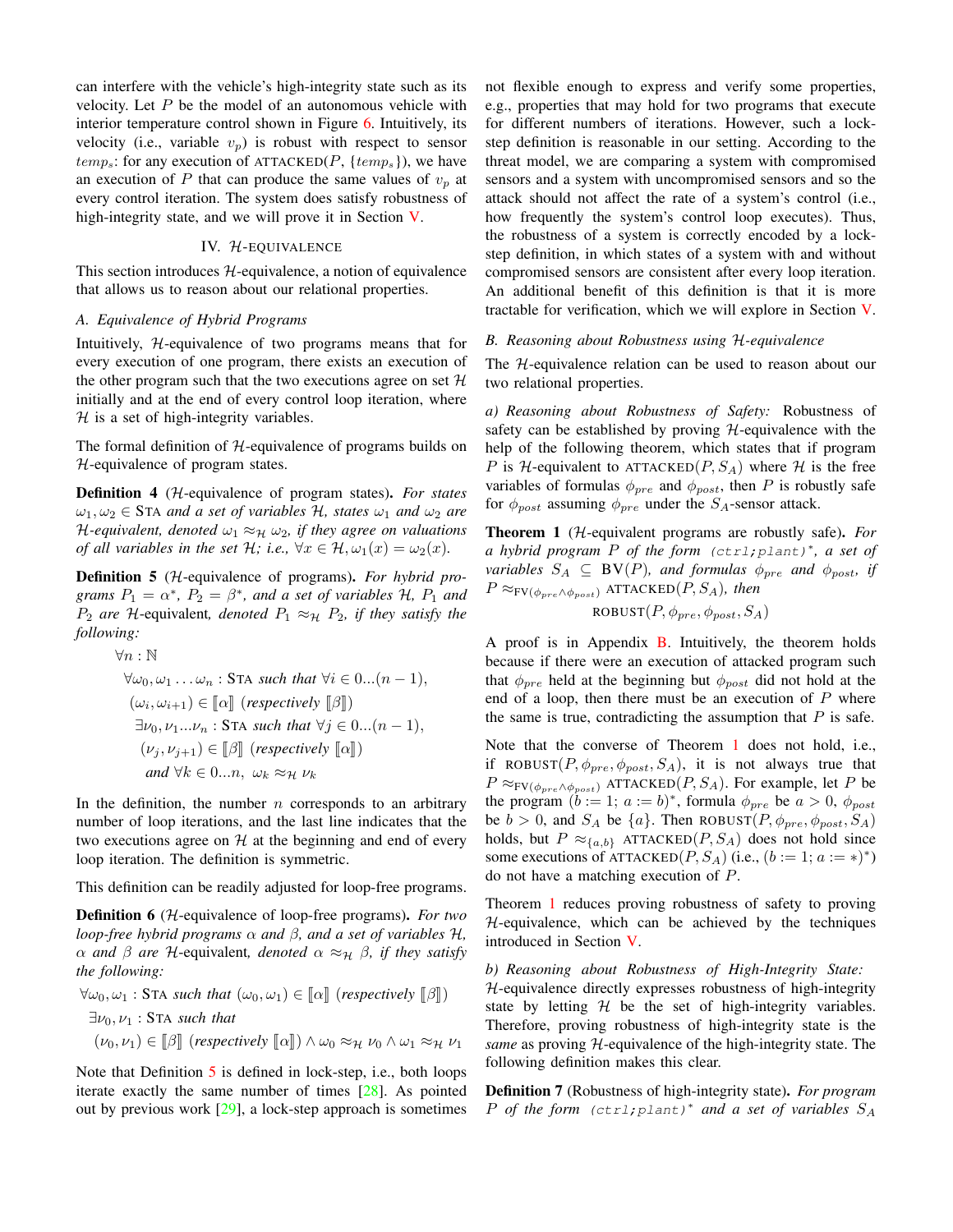$\subseteq$  BV(P)*, and set of variables* H, P *satisfies* robustness of high-integrity state H under the  $S_A$ -sensor attack *if*  $P \approx_H$ ATTACKED $(P, S_A)$ .

#### V. PROVING H-EQUIVALENCE

<span id="page-6-0"></span>We present two sound techniques for reasoning about H-equivalence.

#### *A. Decomposition Approach*

Our first approach proves  $H$ -equivalence of programs by *decomposing* the proof obligation into simpler obligations for components of the programs. This relies on various compositional properties of H-equivalence, stated here and proven in Appendix [B.](#page-14-1)

<span id="page-6-6"></span>Theorem 2. *For all loop-free hybrid programs* A*,* B*,* C*,* D *and sets* H *and* H′ *of variables, the following properties hold:*

- <span id="page-6-4"></span><span id="page-6-3"></span>*1.*  $A \approx_{\mathcal{H}} A$ ;
- <span id="page-6-2"></span>*2. If*  $H \subseteq H'$  *and*  $A \approx_{H'} B$ *, then*  $A \approx_H B$ *;*
- *3. If*  $A \approx_{\mathcal{H}} B$  *and*  $(\text{VAR}(A) \cup \text{VAR}(B)) \cap \mathcal{H}' = \emptyset$ *, then*  $A \approx_{\mathcal{H} \cup \mathcal{H}'} B$ ;
- <span id="page-6-1"></span>*4. If*  $FV(C) ∪ FV(D) ⊆ H$ *,*  $A ≈ H B$ *, and*  $C ≈ H D$ *, then*  $(A; C) \approx_{\mathcal{H}} (B; D)$ ;
- <span id="page-6-5"></span>*5. If*  $FV(A) \cup FV(B) \subseteq H$  *and*  $A \approx_H B$ *, then*  $A^* \approx_H B^*$ *.*

Sequential composition (Property [4\)](#page-6-1) is particularly useful. The condition  $FV(C) \cup FV(D) \subseteq \mathcal{H}$  ensures that H includes all variables that might affect the evaluation of programs C and D. We use this property when considering  $H$ -equivalence of ctrl; plant and ATTACKED(ctrl; plant,  $S_A$ ) = ATTACKED(ctrl,  $S_A$ ); plant. In particular, if H includes the actuators by which the controller interacts with the physical environment, then ctrl  $\approx_{\mathcal{H}}$  ATTACKED(ctrl,  $S_A$ ) ensures that the physical dynamics (i.e., program plant) can evolve identically in both the attacked and unattacked systems.

Consider the previously presented model of an autonomous vehicle with three velocity sensors shown in Figure [5,](#page-4-0) and let P be its hybrid program (ctrl; plant)\* and  $\alpha$  be program P with voting excluded, i.e.,  $P = (\text{voting}; \alpha)^*$  and  $\text{ATTACKED}(P, \{v_{s_1}\}) = (\text{ATTACKED}(\text{voting}, \{v_{s_1}\}); \alpha)^*.$ Here,  $FV(voting) = FV(ATTACKED(voting, \{v_{s_1}\})) =$  $\{v_p\}$ ,  $FV(\alpha) = \{v_s, v_p, d_p, A, B, \epsilon\}$ , and  $FV(\text{voting}; \alpha) =$  $\text{FV}(\text{ATTACKED}(\text{voting}, \{v_{s_1}\}); \alpha) = \{v_p, d_p, A, B, \epsilon\}.$ 

By definition of  $\approx_{\mathcal{H}}$ , we know voting  $\approx_{\{v_s,v_p\}}$ ATTACKED(voting,  $\{v_{s_1}\}\)$ . By Property [3,](#page-6-2) we get

voting  $\approx_{\text{FV}(\alpha)}$  ATTACKED(voting,  $\{v_{s_1}\}\$ )

Then by Property [2,](#page-6-3)

 $(\text{voting}; \alpha) \approx_{\text{FV}(\text{voting};\alpha)} (\text{ATTACKED}(\text{voting}, \{v_{s_1}\}); \alpha)$ 

Since  $\alpha \approx_{\text{FV}(voting;\alpha)} \alpha$  (Property [1\)](#page-6-4), by Property [4](#page-6-1) we know,

voting; $\alpha \approx_{\mathrm{FV}(\mathrm{voting};\alpha)}$  ATTACKED $(\mathrm{voting},\{v_{s_1}\});\alpha$ By Property [5,](#page-6-5) we get

 $(\text{voting}; \alpha)^* \approx_{\text{FV}(\text{voting}; \alpha)} (\text{ATTACKED}(\text{voting}, \{v_{s_1}\}); \alpha)^*$ 

The free variables of  $\phi_{pre} \wedge \phi_{post}$  (shown in Figure [4\)](#page-3-3) are  $\{v_n, d_n, A, B, \epsilon\}$ , the same as  $FV(\text{voting}; \alpha)$ . Thus, by Theorem [1,](#page-5-2) we have ROBUST $(P, \phi_{pre}, \phi_{post}, \{v_{s_1}\}).$ 

## *B. Self-Composition Approach*

The second approach toward proving  $H$ -equivalence is inspired by self-composition  $[24]$ ,  $[30]$ , a proof technique often used for proving noninterference [\[19\]](#page-13-12), [\[20\]](#page-13-13). Noninterference is a well-known strong information security property that, intuitively, guarantees that confidential inputs do not influence observable outputs, or dually guarantees that low-integrity inputs of a system do not affect high-integrity outputs. Noninterference is a relational property: it compares two executions of a program with different low-integrity inputs.

To develop an intuition for how the self-composition technique is used to prove noninterference, consider the problem of checking whether low-integrity inputs of a deterministic program affect high-integrity outputs. Construct two copies of the program, renaming the program variables so that the variables in the two copies are disjoint. Set the high-integrity inputs in both copies to identical values but allow the lowintegrity inputs to take different values. Now, sequentially compose these two programs together. If the composed program can terminate in a state where the corresponding highintegrity outputs differ, then the original program does not satisfy noninterference; conversely, if in all executions of the composed program, the high-integrity outputs are the same, then the original program satisfies noninterference. Intuitively, the composition of the two copies allows a single program to represent two executions of the original program, reducing checking a relational property of the original problem to checking a safety property of the composed program.

Using the same insights, we develop a self-composition technique for hybrid programs, allowing us to use existing verification tools such as KeYmaera X (which can reason about safety properties of hybrid programs) to reason about H-equivalence of two hybrid programs.

It is non-trivial to adapt the self-composition approach to hybrid programs due to the nondeterminism in hybrid programs. In particular, to show that two executions of the same hybrid program are in an appropriate relation, it may be necessary to force (some of) the nondeterminism in the two executions to resolve in the same way. For example, a nondeterministic choice in a hybrid program may represent a decision by a driver to brake or accelerate; the driver's decision is assumed to be a high-integrity input, and so the resolution of the nondeterministic choice should be the same in both executions. The self-composition must somehow couple the nondeterministic choices to ensure this. Nondeterministic assignment must be similarly handled, i.e., resolution of high-integrity nondeterminism must be coupled in the two executions.

An additional source of nondeterminism in hybrid programs is the duration of physical evolution. The program construct for physical dynamics,  $x' = \theta \& \phi$ , specifies that the variable(s)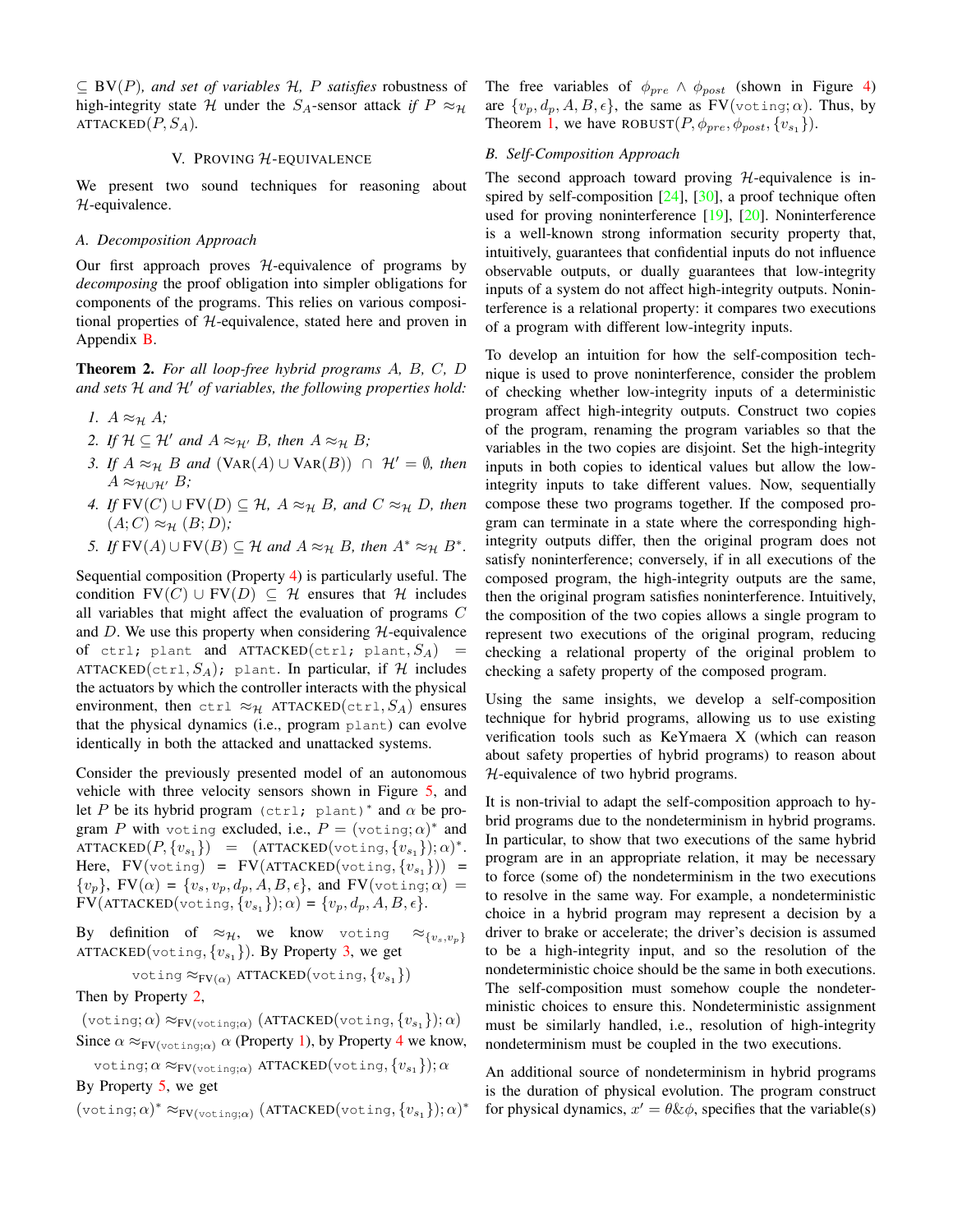evolve according to the differential equation system  $x' = \theta$  for an *arbitrary duration* within the region described by formula  $\phi$ . The duration is chosen nondeterministically.

Our self-composition technique takes as input a program P and set of sensor variables  $S_A$  and creates a program that represents an execution of each of P and  $ATTACKED(P, S_A)$ . We ensure that the composed program (1) resolves high-integrity nondeterministic choices and assignments the same in both executions; and (2) has the same duration for corresponding physical evolutions.

To ensure that the two executions are appropriately related, we produce a formula that encodes that the two executions have the same values for high-integrity variables; we assume this formula holds at the beginning of the executions, and require the formula to hold at the end of every control iteration. If we can prove that this is the case, then we have proved that if the two executions (1) have the same values for highintegrity inputs at the beginning of their executions, (2) follow the same decisions on high-integrity nondeterminism during their executions, and (3) evolve for the same duration, then the two executions have the same values for high-integrity variables at the end of every control iteration.

Our self-composition approach has some limitations on the hybrid programs to which it applies. First, it is applicable only for hybrid programs of the form (ctrl; plant)\*. Second, it is applicable only for hybrid programs that have *total* semantics for low-integrity inputs. Intuitively, it means if a program has a *valid* execution for an input state  $\omega$  (i.e., exists a state  $\nu$  such that  $(\omega, \nu) \in [P]$ , then the program has a valid execution for every input state that differs with  $\omega$ only on low-integrity inputs. The reason for this requirement is that self-composition uses a single program to represent two executions; this composed program has a valid execution only if both executions are valid. Since the two executions differ only on low-integrity inputs, our technique works only if semantics of the unattacked program is total on low-integrity inputs. A straightforward syntactic checker can be developed to check whether a hybrid program meets this requirement. More discussion about the limitation and the syntactic checker can be found in Appendix [C.](#page-15-0)

The rest of this section describes in detail our self-composition approach: how to construct a single program that represents an execution of P and  $ATTACKED(P, S_A)$ , and then prove it correct. At a high level, our approach works by (1) converting program  $P$  to a canonical form  $P_{canon}$  that makes highintegrity nondeterministic choices and assignments explicit; and then (2) composing  $P_{canon}$  and ATTACKED( $P_{canon}$ ,  $S_A$ ) to ensure that the values of high-integrity nondeterministic choices and assignments, and evolution durations are the *same* for both executions.

*a) Canonical Form for Hybrid Programs:* Given a hybrid program of the form  $(ctri; plant)^*$ , we rewrite it to a canonical form  $(choices; ctrl'; plant)^*$  such that (1) each high-integrity

```
1 ...
2 HP choices \equiv c:=*3 HP ctrl \equiv choices; ctrl<sub>t</sub>; v_s := v_p; d_s := d_p;
                     (if (c) then accel else brake); t := 05 ...
6 ProgramVariables.
 \overline{B} c. /* choice variable */
8 ...
```
Fig. 7:  $HP$  model of an autonomous vehicle with interior temperature control shown in Figure [6](#page-4-4) whose hybrid program is rewritten to canonical form with a choice variable c

nondeterministic choice  $\alpha \cup \beta$  in *ctrl* is turned into a construct if c then  $\alpha$  else  $\beta^4$  $\beta^4$  in ctrl', and (2) each high-integrity nondeterministic assignment  $x := *$  in *ctrl* is turned into  $x := c$ in  $ctrl'$ , where  $c$  is a fresh variable, and  $choices$  contains a nondeterministic assignment  $c := *$ . The program fragment choices consists solely of a sequence of these nondeterministic assignments to these *choice variables*. Note that  $(ctrl; plant)^*$ is semantically equivalent to  $(choices;ctrl';plant)^*$ .

The goal of the canonical form is to make it easier to share the same nondeterministic choices and assignments between the two executions: when we compose the two programs, they will essentially share the same *choices* program.

For example, Figure [7](#page-7-1) shows the previously presented model of an autonomous vehicle with interior temperature control shown in Figure [6](#page-4-4) whose hybrid program is rewritten to the canonical form (elided contents in Figure [7](#page-7-1) are the same as Figure [6\)](#page-4-4). The program has a nondeterministic choice variable c that represents a decision to brake or accelerate. This choice is considered high-integrity.

*b) Hybrid Program with Renaming:* Note that program P and ATTACKED $(P, S_A)$  have the same set of variables. To compare executions of P and ATTACKED $(P, S_A)$  in a composition, we need to rename *bound variables* in one of the two programs. Renaming is needed only for bound variables, since their values may differ during executions. Other variables are readonly and their values will be the same for executions of program P and ATTACKED $(P, S_A)$ . Thus, these variables can be shared by both programs, and renaming is not needed.

To help us with renaming, we define *renaming functions* that map all and only the bound variables of a program to fresh variables.

Definition 8 (Renaming function). *For hybrid program* P*, function*  $\xi : \text{VAR}(P) \rightarrow V$  *(where V is a set of variables) is a* renaming function for P *if:*

- *1)* ξ *is a bijection;*
- *2) For all*  $x \in BV(P)$ ,  $\xi(x) \notin VaR(P)$ ;
- *3) For all*  $x \in \text{VAR}(P) \setminus \text{BV}(P)$ *,*  $\xi(x) = x$ *.*

We write  $\xi(P)$  for the program identical to P but whose variables have been renamed according to function  $\xi$ . We

<span id="page-7-0"></span><sup>4</sup>Construct if  $\phi$  then  $\alpha$  else  $\beta$  is syntactic sugar for  $(?\phi;\alpha)\cup(?\neg\phi;\beta)$ .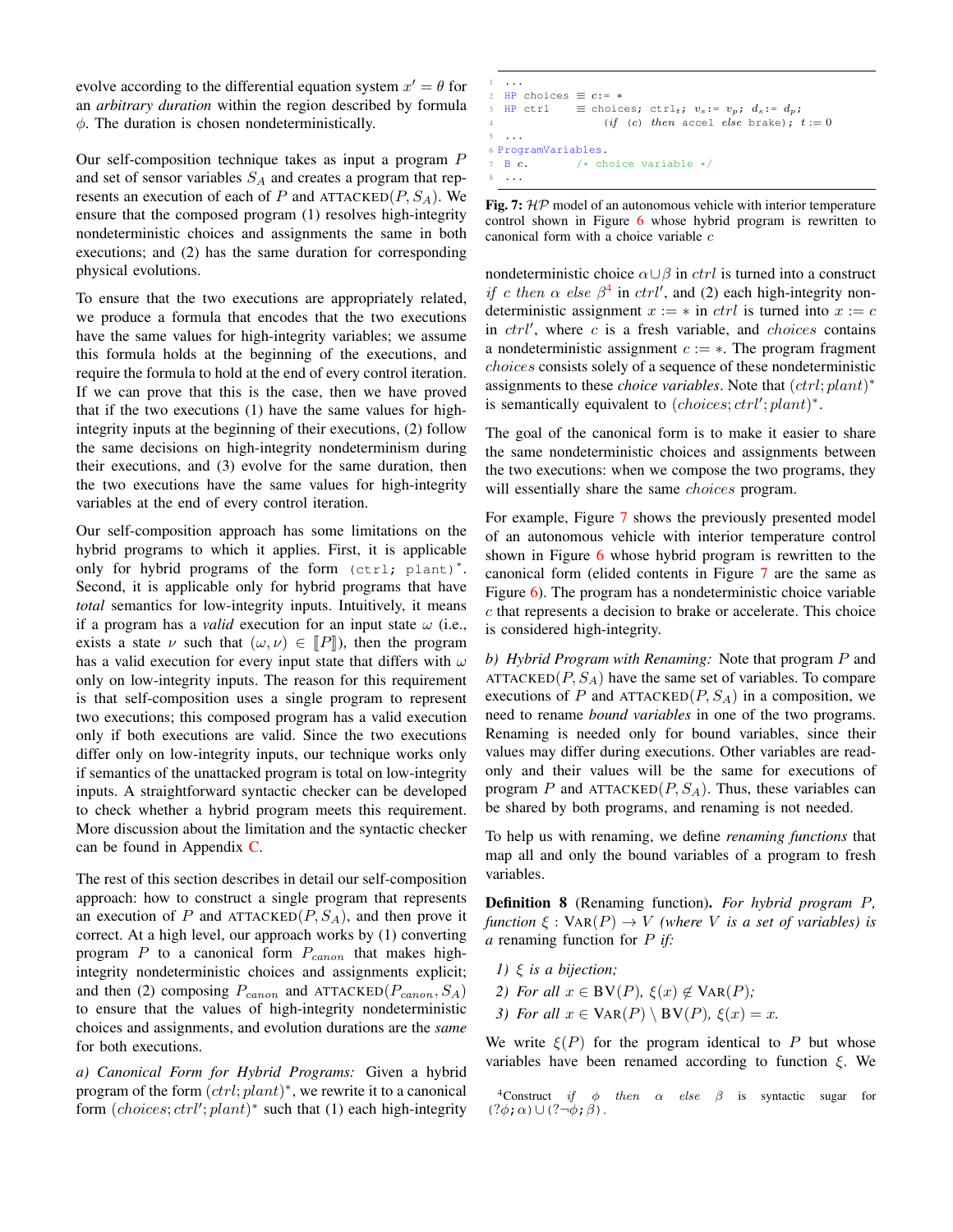also apply renaming functions to states and formulas, with the obvious meaning.

*c) Interleaved Composition:* We develop an *interleaved composition* that composes two programs so their executions have the same values for high-integrity nondeterministic choices and assignments, and last the same evolution duration.

<span id="page-8-1"></span>Definition 9 (Interleaved composition). *Given a hybrid pro-* $\mathit{gram} \ P = \left( \mathit{choices}; \mathit{ctrl}; \left( x' = \theta \ \& \ \phi \right) \right)^* \ \mathit{in} \ \mathit{canonical} \ \mathit{form} \ \mathit{a}$ *renaming function*  $\xi$  *for P, a set of variables*  $S_A \subseteq BV(P)$ *, the* interleaved composition of  $P$  under  $S_A$  attack with renaming function  $\xi$ , denoted  $IC(P, S_A, \xi)$ , is the following program:

```
(choices; ctrl; SUB(choices, \xi); \xi(ATTACKED(ctrl, S_A));
                    (x' = \theta, \xi(x' = \theta) \& \phi \wedge \xi(\phi)))^*
```
*Where function*  $SUB(choices, \xi)$  *replaces*  $c_i := * in program$ *choices with*  $\xi(c_i) := c_i$  *for all variables*  $c_i$  *in* **BV**(*choices*)*.* 

The composition has the following properties: (1) control components from two programs are executed sequentially (i.e., choices; ctrl;  $SUB(choices, \xi)$ ;  $\xi(ATTACKED(ctrl, S_A))$ ; (2) plants are executed in parallel (i.e.,  $x' = \theta$ ,  $\xi(x' = \theta)$ ) [\[31\]](#page-13-24); (3) the evolution constraint is a conjunction of the two evolution constraints (i.e.,  $\phi \wedge \xi(\phi)$ ), and (4) nondeterministic choices in *choices* used by *ctrl* and their counterparts used by  $\xi$ (ATTACKED(*ctrl*,  $S_A$ )) have the same values.

For example, let  $P$  be the previously presented hybrid program (in canonical form) of an autonomous vehicle with interior temperature control shown in Figure [7.](#page-7-1) Figure [8](#page-8-0) shows  $IC(P, \{temp_s\}, \xi)$ , where function  $\xi$  renames bound variables in ATTACKED $(P, S_A)$  with subscript 1. Program ctrl′ and Plant′ compose two programs as described in Definition [9](#page-8-1) (lines [27–](#page-8-2)[30\)](#page-8-3). Line [18](#page-8-4) shows the effect of function  $SUB(choices, \xi)$ : substituting  $c = *$  with  $c_1 = c$  in *choices*. The choice represents a decision to accelerate or brake, which is high-integrity. The resolution of this choice should be the same in both executions.

*d) Proving* H*-equivalence with an Interleaved Composition:* Given an interleaved composition  $IC(P, S_A, \xi)$ , to prove that two programs are  $H$ -equivalent on a set  $H$ , we need to first identify a set  $\eta$  of high-integrity variables on which the evaluation of variables in  $H$  depend. Then we construct a formula to express that the two program executions have the same values for variables in set  $\eta$ , and finally prove that, for any execution of the composition, if the formula holds initially, it would hold at the end of every control loop iteration of the execution.

Definition 10 (Equivalence formula). *For a set* η *of variables, a renaming function*  $\xi$  *such that*  $\eta \subseteq dom(\xi)$ *, the equivalence formula of* η *and* ξ*, denoted* eq<sup>ξ</sup> η *, is defined as:*

$$
eq_{\eta}^{\xi} \equiv \bigwedge_{x \in \eta} (x = \xi(x))
$$

Then the desired property is, for any execution of the composition, if the equivalence formula holds at the beginning of an

```
1 Definitions.
 2 R \epsilon. /* time limit of control */<br>3 R A. /* acceleration rate */
 3 R A.<br>4 R B.<br>4 R B.<br>4 A \star /* braking rate */
                                /* braking rate */
 5 R T.<br>
\begin{array}{rcl}\n5 & R & \rightarrow \ast \text{ target temperature } \ast / \\
6 & B & eqn \\
\end{array} \equiv v_p = v_{p_1} \wedge d_p = d_{p_1}6 B eq<sub>n</sub> \equiv v_p = v_{p_1} \wedge d_p = d_{p_1}<br>
\equiv 2Bd_s > v_s^2 + (A + B)7 B \psi \equiv 2Bd_s > v_s^2 + (A + B)(A\epsilon^2 + 2v_s\epsilon)8 HP choices \equiv c:= *9 HP ctrl_t = temp_s := temp_p;10 ( (?temp_s > T; thermo:=-1)11 ∪ (?temp_s < T; thermo:= 1)
12 ∪ ('temp_s = T))
13 HP accel \equiv ?\psi; a := A14 HP brake \equiv a := -B15 HP ctrl \equiv ctrlt; v_s := v_p; d_s := d_p;
16 (if (c) then accel else brake); t := 0<br>17 B \psi_1 = 2Bd_{s_1} > v_{s_1}^2 + (A+B)(A\epsilon^2 + 2v_{s_1}\epsilon)17 B \psi_1 \equiv 2Bd_{s_1} > v_{s_1}^2 + (A+B)(A\epsilon^2 + 2v_{s_1}\epsilon)18 HP choices<sub>1</sub> \equiv c_1:= c19 HP ctrl_t_1\equiv \text{temp}_{s_1}: \rightarrow20 ( (2temp_{s_1} > T; therm_{01} := -1)<br>21 ( 2temp_{s_2} < T; therm_{01} := 1)21 ∪ (?temp_{s_1} < T; thermo<sub>1</sub>:= 1)<br>22 ∪ (?temp_{s_2} = T)
22 ∪ (?temp_{s_1} = T) )<br>23 HP accel<sub>1</sub> = ? \psi_1; a_1 := A\equiv \;?\psi_1 ; a_1 := A24 HP brake<sub>1</sub> \equiv a_1 := -B25 HP \text{ctrl}_1 = \text{ctrl}_{t_1}; v_{s_1} := v_{p_1}; d_{s_1} := d_{p_1};
26 (if (c<sub>1</sub>) then accel<sub>1</sub> else brake<sub>1</sub>); t_1 := 0<br>
27 HP ctrl' = choices; ctrl; choices<sub>1</sub>; ctrl<sub>1</sub>
                       \equiv choices; ctrl; choices<sub>1</sub>; ctrl<sub>1</sub>
28 HP plant<sup>'</sup>
                            v'_{p} = -v_{p}, v'_{p} = a, temp'_{p} = themo, t' = 129 d
                             y'_{p_1} = -v_{p_1}^{\quad}, v'_{p_1} = a_1, temp'_{p_1} = thermo_1, t'_1 = 130 \& (v_p \geq 0 \wedge v_{p_1} \geq 0 \wedge t \leq \epsilon \wedge t_1 \leq \epsilon)31 ProgramVariables.
32 B c, c_1. \rightarrow choice variables */
33 R t, t_1. \sqrt{\star} clock variables \star/
34 R d_p, d_{p_1}.
                               /* distance to obstacle (physical) */35 R d_s, d_{s_1}.
                               /* distance to obstacle (sensed) */36 \, R \,v_{p}\,,\,v_{p_1} .
                               /* vehicle velocity (physical) */
37 R v_s, v_{s_1}.<br>38 R a, a_1.
                               /* vehicle velocity (sensed) */
                                /* acceleration of the vehicle */
39 \, R \, terms, temp_{s_1} .
                               /* interior temperature (sensed) */
40 R temp_p, temp_{p_1}.
                               . /* interior temperature (physical) */
41 R thermo, thermo<sub>1</sub>. /* rates of change for temperature
42 Problem.
43 eq_{\eta} \rightarrow [(ctrl'; plant')*]eq_{\eta}
```
<span id="page-8-6"></span><span id="page-8-3"></span><span id="page-8-2"></span>Fig. 8: Interleaved composition of the hybrid program (in canonical form) modeling an autonomous vehicle with interior temperature control shown in Figure [7](#page-7-1)

execution, it holds at the end of every control loop iteration of the execution. That means, we want to prove the following:

$$
eq_{\eta}^{\xi} \rightarrow [IC(P, S_A, \xi)] eq_{\eta}^{\xi}
$$

For example,  $eq_n$  in Figure [8](#page-8-0) (line [6\)](#page-8-5) encodes that the two executions have the same position  $(d_p = d_{p_1})$  and velocity  $(v_p = v_{p_1})$ . The desired property is shown at line [43.](#page-8-6)

We have proven this property using Keymaera X. Intuitively, proving this property means that for any execution of the autonomous vehicle model, whether or not its temperature sensor is compromised, if the vehicle starts with the same position and velocity, makes the same control decisions for acceleration and brake, and runs for the same duration, it would end with the same position and velocity.

*e) Soundness:* The soundness theorem links the selfcomposition approach with proving  $H$ -equivalence. Proof of this theorem is based on trace semantics of hybrid pro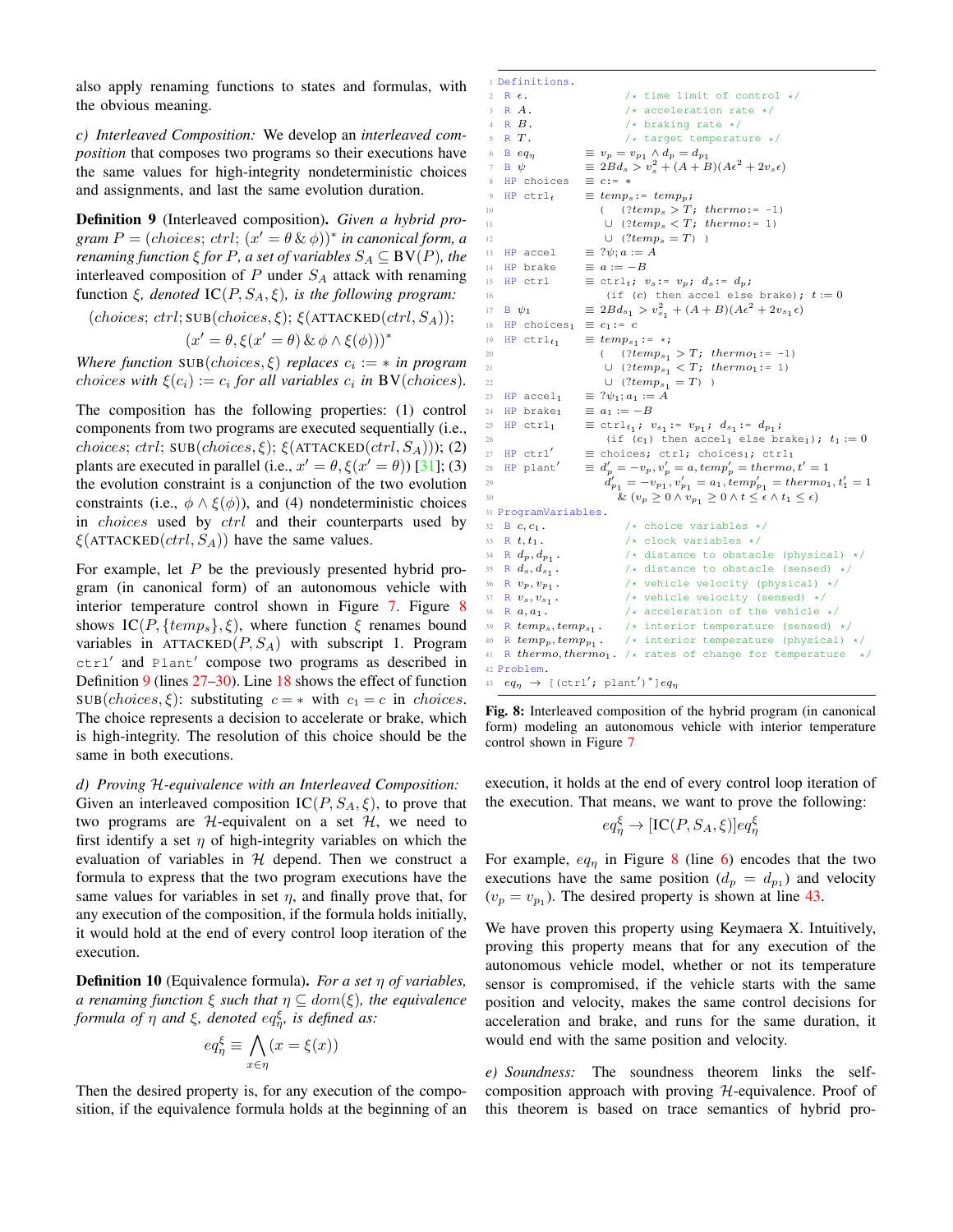grams [\[32\]](#page-13-25), [\[33\]](#page-13-26) and can be found in the extended version of this paper.

Theorem 3 (Soundness of the self-composition approach). *For hybrid program P* and  $P_c$ , a set  $S_A \subseteq BV(P)$ , a renaming *function*  $\xi$  *of*  $P_c$ *, a set of variables*  $\eta \subseteq BV(P)$ *, and a set*  $H$  $\subseteq$   $\eta$ , if  $P_c$  is P in canonical form,  $S_A \cap \eta = \emptyset$ , and  $eq_{\eta}^{\xi} \to$  $[IC(P_c, S_A, \xi)]eq_{\eta}^{\xi}$ , then  $P \approx_{\mathcal{H}} \text{ATTACKED}(P, S_A)$ .

Note that the condition  $S_A \cap \eta = \emptyset$  indicates that the adversary cannot compromise high-integrity variables.

*f) Applicability:* Our self-composition technique applies to a subset of problems of interest rather than general problems. In particular, our technique requires that two executions having the same duration at every control iteration for the plant, and identical values for high-integrity nondeterministic assignments. Our self-composition technique *cannot* be applied to compare two executions that evolve for different durations or that resolve high-integrity nondeterministic choices and highintegrity nondeterministic assignments differently. However, these restrictions arise naturally for many systems. First, requiring the same duration of evolution for both executions corresponds to the control system having the same frequency of operation. That is, the rate of the the system's control can't be influenced by the attacker. Second, high-integrity non-deterministic choices and high-integrity non-deterministic assignments are used to model exactly the nondeterminism that cannot be influenced by the attacker. As such, they should be resolved the same in both executions. For example, when considering how a corrupted temperature sensor can affect a (non-autonomous) vehicle, the driver's decisions (i.e., whether to accelerate or brake) would be modeled with a highintegrity nondeterministic choice, since we are concerned with understanding the relationship between two executions where the driver makes the same decisions but in one execution the sensor is corrupted. If in the two executions the driver is making different choices, the two executions might diverge almost arbitrarily, even if the corrupted sensor has no security impact. If, on the other hand, we want to use this technique to determine whether an autonomous vehicle's driving subsystem can be influenced by a corrupted temperature sensor, we would need a more precise model of the system that does not use nondeterministic choice between accelerating and braking to model the driving subsystem's decisions. That is, highintegrity nondeterministic choices are by assumption choices that cannot be influenced by the attacker.

#### VI. CASE STUDIES

<span id="page-9-0"></span>To demonstrate the feasibility and efficacy of our approach, we conduct three case studies of non-trivial systems. The first two case studies analyze robustness of safety with the decomposition approach, and the third one proves robustness of high-integrity state with the self-composition approach.

## *A. Case Study: an Anti-lock Braking System*

System designers may wonder if the system is robustly safe against sensor attacks or if their countermeasures are effective.

```
1 Definitions.
 2 HP ctrl \equiv \omega_s := \omega_p; v_s := v_p;3 \lambda_c := \frac{v_s - \omega_s * R}{\ }\frac{\omega_s * R}{v_s}; \quad \lambda_p := \frac{v_p - \omega_p * R}{v_p}\frac{p}{v_p};
 4 \mu_p := C_1(1 - e^{-C_2\lambda_p}) - C_3\lambda_p;( \quad (\,?\lambda_c \, < \, \lambda_{ref};\, \, \text{BRAKE:} = \, \, 0 \,; \, \, \, T_b: = \, \, 0)∪ (?λ<sub>c</sub> = λ<sub>ref</sub>; ?True)
                          \cup \left(?\lambda_c>\lambda_{ref};\text{ BRAKE:= 1};\text{ }T_b\text{:= 1200)}\right. \left.\right) ; \text{ }t\text{ := 0}8 HP Plant \equiv v'_p = \frac{-\mu_p F_N}{m}\frac{\mu_p F_N}{m}, \omega'_p = \frac{\mu_p F_N R - T_b}{J}\frac{1}{J}, t' = 19 \& v_p \geq 0 \wedge \omega_p \geq 0 \wedge t \leq \epsilon10 B \phi_{pre} = (v_p = 100 \land \omega_p \ge 0)<br>11 B \phi_{post} = (v_p > 25 \rightarrow \omega_p \ge 1)11 B \phi_{post} \equiv (v_p > 25 \rightarrow \omega_p \ge 1)12 R \epsilon. /* control interval */
13 R C_1, C_2, C_3. /* constant for computing \mu */
14 R J, R. /* wheel inertia and wheel radius */<br>15 R F_N, m. /* normal force and vehicle mass */
                            /* normal force and vehicle mass */16 R \lambda_{ref}. \qquad /* reference value of wheel slip ratio */
17 ProgramVariables.
18 R BRAKE. \frac{1}{19} R T_b. \frac{1}{19} R T_b.
                            /* braking torque */
20 R \omega_p, \omega_s. /* wheel speed (physical and sensed ) */
21 R v_p, v_s. /* vehicle speed (physical and sensed) */<br>22 R \lambda_p, \lambda_c. /* wheel slip (physical and calculated) *
22 R \lambda_p, \lambda_c. /* wheel slip (physical and calculated) */<br>23 R \mu_n. /* adhesion coefficient */
                            /* adhesion coefficient */
24 R t. \sqrt{\star} clock variable \star/
25 Problem.
26 \phi_{pre} \rightarrow [(\text{ctrl}; \text{plant})^*] \phi_{post}
```
Fig. 9: HP model of an ABS system

This case study demonstrates analyzing robustness of safety with the decomposition approach in an Anti-lock Braking System (ABS). An ABS is a safety braking system used on aircraft and vehicles. It operates by preventing the wheels from locking up during braking, thereby maintaining tractive contact with the road surface. ABS monitors the speed of wheels using the wheel-speed sensors. If the controller sees that one wheel is decelerating at a rate that couldn't possibly correspond to the vehicle's rate of deceleration, it reduces the brake pressure applied to that wheel, which allows it to turn faster. Once the wheel is back up to speed, it applies the brake again  $[34]$ .

*a) Modeling ABS:* Figure [9](#page-9-1) shows a model of an ABS system [\[35\]](#page-13-28), [\[36\]](#page-13-29). The model assumes a single wheel and uses a simple controller that turns on and off maximum braking torque. Intuitively, ABS systems are designed to achieve the maximum friction under certain circumstances (e.g., braking on icy road surface). They achieve this by maintaining an ideal slip ratio (e.g.,  $\lambda_{ref}$  in Figure [9\)](#page-9-1). Our controller switches the brake on and off based on the calculated slip ratio  $(\lambda_c)$  and reference slip ratio (lines  $5-7$  $5-7$ ). The calculated slip ratio is computed using sensed wheel speed and vehicle speed (lines [2–](#page-9-4)[3\)](#page-9-5). The physical slip ratio  $(\lambda_p)$  depends on physical wheel speed  $(v_p)$  and vehicle speed  $(w_p)$ , which are affected by braking torque  $(T_b)$  and adhesion coefficient  $(\mu_p)$  that depends on the physical slip ratio (line [4\)](#page-9-6).

The initial condition of the ABS system  $(\phi_{pre})$  is that the vehicle is moving at a high speed and its wheel speed is not negative (line [10\)](#page-9-7). The safety condition ( $\phi_{post}$ ) is that the vehicle's wheel should not lock if the current vehicle speed is large (line [11\)](#page-9-8) [\[37\]](#page-13-30).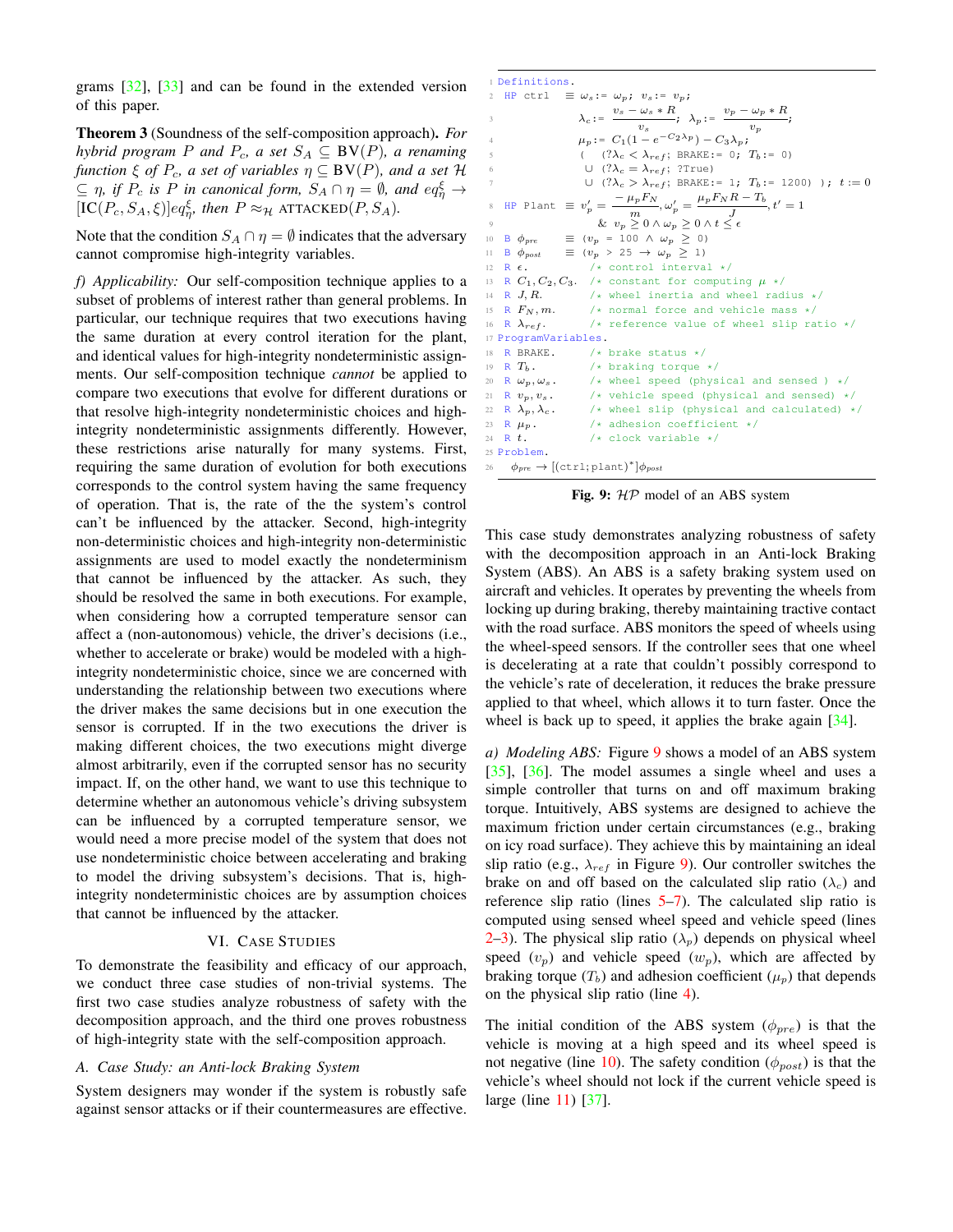*b) Modeling Non-invasive Attack on ABS:* Previous research has demonstrated attacks on ABS through physical channels [\[38\]](#page-13-31). By placing a thin electromagnetic actuator near the ABS wheel-speed sensors, an attacker can inject magnetic fields to both cancel the true measured signal and inject a malicious signal, thus spoofing the measured wheel speeds. Such an attack is a  $S_A$ -sensor attack, where  $S_A = {\omega_s}$ , on the wheel-speed sensor. Let  $P$  be the hybrid program modeling an ABS system shown in Figure [9.](#page-9-1) Then ATTACKED $(P, \{\omega_s\})$ is program  $P$  with line  $2$  changed into the following:

$$
\texttt{ctrl} \equiv \omega_s := *, v_s := v_p
$$

Program P is not robustly safe when the sensor  $\omega_s$ is compromised: assuming  $SAFE(P, \phi_{pre}, \phi_{post})$  holds, SAFE(ATTACKED( $P, \{\omega_s\}, \phi_{pre}, \phi_{post}$ ) doesn't necessarily hold, since  $\omega_s$  can be an arbitrary value.

*c) Designing Robustly Safe ABS System:* System designers, in attempts to make ABS system modeled in Figure [9](#page-9-1) safer, would be confident in their design if the system with countermeasures can be proven to be robustly safe against the attack.

Assume that designers deploy three wheel-speed sensors and a majority voting scheme in the ABS system modeled in Figure [9.](#page-9-1) The countermeasure can be modeled by changing line [2](#page-9-4) in Figure [9](#page-9-1) into the ctrl ≡ voting;  $v_s := v_p$ ;, where voting is the following:

$$
\begin{aligned}\n\text{voting} &\equiv \omega_{s_1} := \omega_p; \omega_{s_2} := \omega_p; \omega_{s_3} := \omega_p; \\
&\text{if } (\omega_{s_1} = \omega_{s_2} \vee \omega_{s_1} = \omega_{s_3}) \\
&\text{then } \omega_s := \omega_{s_1} \text{ else } \omega_s := \omega_{s_2}\n\end{aligned}
$$

Using the decomposition approach, we can prove that such an ABS system is robustly safe if only one wheel-speed sensor is compromised. The proof can be found in Appendix [B.](#page-14-1)

#### *B. Case study: Boeing 737-MAX*

Robustness of safety is a relational property: if the original system is safe then the attacked system will be safe too. Importantly, this separates reasoning about the implications of sensor attacks from reasoning directly about safety properties. Proving a system's safety is often labor-intensive and may even be epistemically problematic. For example, many systems must be verified and validated empirically because their correctness properties are not possible to state in a formal language. However, when it is not easy or even impossible to formally verify safety, it is often still possible to prove that compromised sensors do not affect the safety property.

To demonstrate this advantage of relational reasoning, we present a case study inspired by the Boeing 737-MAX Maneuvering Characteristics Augmentation System (MCAS) [\[39\]](#page-13-32). The 737-MAX's dynamics are extremely complicated, and proving properties about similar stabilization systems is an open challenge in hybrid systems verification [\[40\]](#page-13-33). Nonetheless, we are able to analyze robustness of safety against faults or attacks on the angle of attack (AOA) sensor used by the 737-MAX MCAS, even without an analysis of the system's overall safety property or the MAX's flight dynamics.

```
1 Definitions.
2 B \phi_{pre} /* preconditions (abstract) */<br>3 B \phi_{post} /* functional safety property
3 B \phi_{post} /* functional safety property (abstract) */<br>4 HP plant. /* plane's dynamics (abstract) */
                         /* plane's dynamics (abstract) */
 5 HP MCAS. /* MCAS actuation (abstract) */<br>6 HP ctrl<sub>aoq</sub> \equiv ((s_L := a \circ a_p; s_R := *)6 HP ctrl<sub>aoa</sub> \equiv ( (s_L := aoa_p; s_R := *)7 ∪ (s_L := *; s_R := a \circ a_p) );
8 (aoa_s := s_L \cup aoa_s := s_R)9 HP ctrl \equiv ctrl<sub>aoa</sub>; MCAS(aoa<sub>s</sub>)
10 ProgramVariables.
11 R aoa_p. \qquad /* physical AOA */<br>12 R s_L, s_R. \qquad /* left and right.
12 R s_L, s_R. /* left and right AOA sensor */<br>13 R aoa_s. /* AOA used by MCAS */
                         /* AOA used by MCAS */14 Problem.
15 φ_{pre} → [(ctrl; plant)<sup>*</sup>]φ_{post}
```
Fig. 10: A Simple Model of Boeing737 Max flawed MCAS.

*a) Modeling MCAS:* The MCAS caused at least two deadly crashes in 2019 [\[41\]](#page-13-34). MCAS was added to compensate for instability induced by the 737-MAX's new engines. Adding new engines to an existing airframe resulting in an aircraft whose nose tended to pitch upward, risking stalls. The MCAS adjusts the plane's horizontal stabilizer in order to push the nose down when the aircraft is operating in manual flight at an elevated angle of attack (AOA). In many 737-MAX planes, the MCAS is activated by inputs from only one of the airplane's two angle of attack sensors. In both 2019 crashes, the MCAS was triggered repeatedly due to a failed AOA sensor. These false readings caused the MCAS software to repeatedly push the plane's nose down, ultimately interacting with manual inputs in a way that caused violently parabolic flight paths terminating in lost altitude and an eventual crash.

Figure [10](#page-10-0) shows a simplified model of the original MCAS. The controller, plane's flight dynamics, and manual control inputs are all left abstract: the model focuses only on how values read by the left and right AOA sensors are used in MCAS. On each control iteration, one of the two AOA sensors is randomly chosen ( $ctrl_{aoa}$ ) and the MCAS is activated using the value of the chosen sensor (line [9\)](#page-10-1). In this model, we intentionally omit details about the flight controller, MCAS system, and flight dynamics. Even with a high-fidelity model [\[42\]](#page-13-35), proving correctness for the 737-MAX MCAS requires advances in state-of-the-art reachability analysis for hybrid time systems; fortunately, relational reasoning allows us to nonetheless analyze robustness of the system against faults or attacks on the AOA sensors.

*b) Reasoning for Robustness of Safety:* Program ctrlaoa is not robustly safe if either of the AOA sensors is compromised, since  $a_{0}a_{s}$  can have false readings. Therefore, the system is not robustly safe for attacks on AOA sensors. Boeing's proposed fix to MCAS includes a requirement that the controller should compare inputs from both AOA sensors [\[43\]](#page-13-36), which can be modeled by adding the following at the end of  $\text{ctr}_{{a}oa}$ :

$$
(?s_L = s_R) \cup (? \neg (s_L = s_R); aoa_s := 0)
$$

We can prove that the system with this fix is robustly safe. Let  $\text{ctrl}'_{aoa}$  be  $\text{ctrl}_{aoa}$  with this simple fix. Then we know  $\text{ctrl}'_{aoa}$   $\approx_{\{aoa_s\}}$  ATTACKED( $\text{ctrl}'_{aoa}, \{s_L\}$ )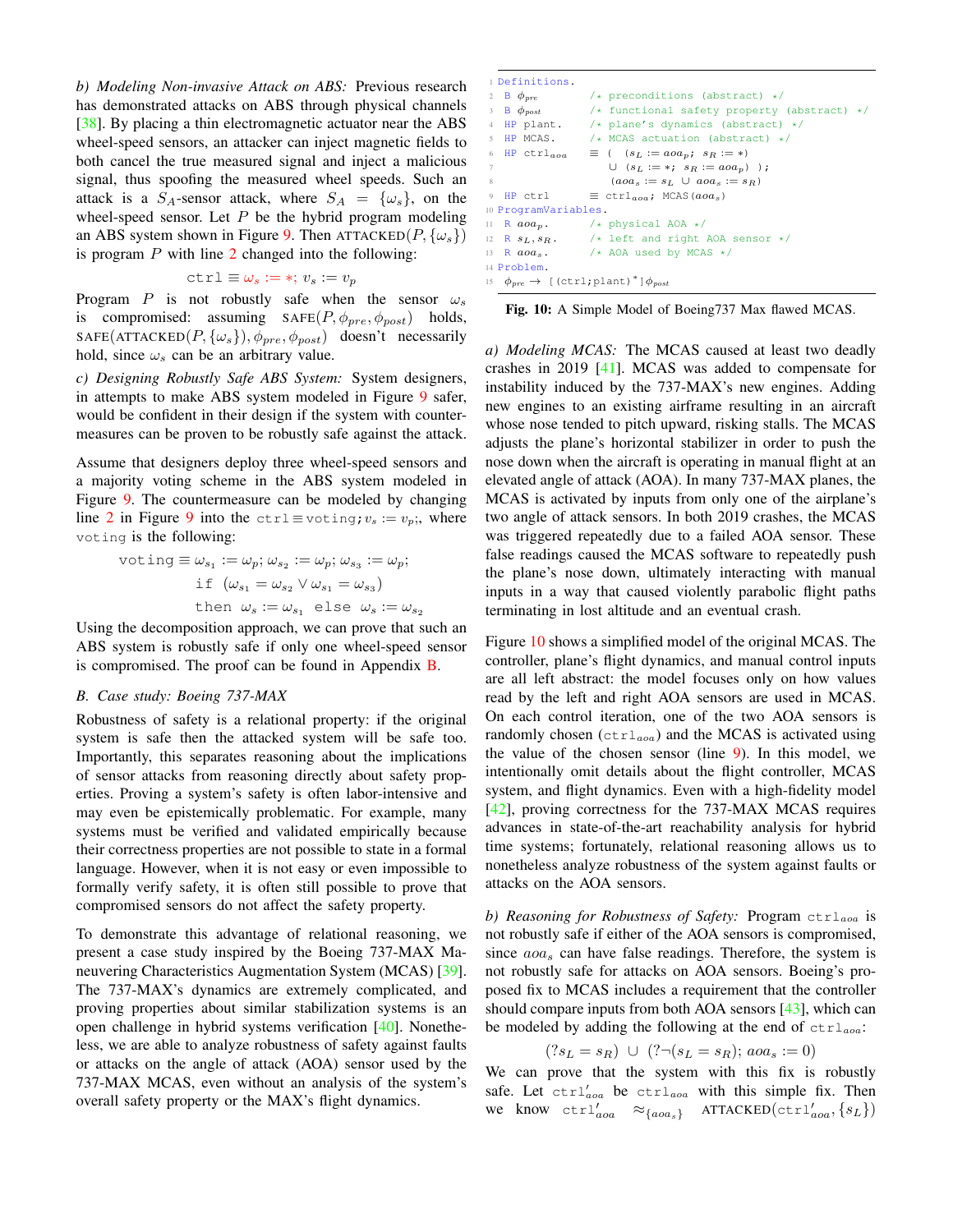```
1 Definitions.
2 ...
3 HP accel \equiv ?\psi; busV := A4 HP brake \equiv busV := -B5 HP ctrl<sub>v</sub> \equiv v_s: = v_p; d_s: = d_p;if (c) then accel else brake
7 HP ctrl<sub>t</sub> \equiv temp_s := temp_p;8 ( (?temp_s > T; busV := -1)9 ∪ (?temp_s < T; busV := 1)
10 ∪ (?temp_s = T))
11 HP ctrl_{bus} \equiv ( (?busV = a; ctrl<sub>t</sub>; busH := 1)12 ∪ busH := 0 )
13 HP ctrl<sub>r</sub> \equiv ( (?busH = 0; a:= busV)
14 ∪ (?busH = 1; thermo:= busV) )
15 HP ctrl \equiv choices; ctrl<sub>v</sub>; ctrl<sub>bus</sub>; ctrl<sub>r</sub>; t:= 0
16 HP plant
                    v'_p = -v_p, v'_p = a, temp' = thermo, t' = 117 \& (v_p \geq 0 \land t \leq \epsilon)18 ProgramVariables.
19 R busV. /* value on the bus */
20 R busH. /* header indicating the type of information */
21 \t...22 Problem.
23 \phi_{pre} \rightarrow [(ctrl; plant)*]\phi_{post}
```
<span id="page-11-5"></span>Fig. 11:  $HP$  model (in canonical form) of an autonomous vehicle with an internal bus

and  $\text{ctrl}'_{aoa} \approx_{\{aoa_s\}} \text{ATTACKED}(\text{ctrl}'_{aoa}, \{s_R\})$ . Program (ctrl;plant)<sup>∗</sup> with ctrl′ aoa is robustly safe by the decomposition approach. The proof is included in Appendix [B.](#page-14-1)

#### *C. Case Study: An Autonomous Vehicle with an Internal Bus*

Figure [8](#page-8-0) shows the self-composition approach with a model of an autonomous vehicle with interior temperature control. However, the model doesn't account for any internal communication mechanisms. In modern vehicles, Electronic Control Units (ECUs) oversee a broad range of functionality, including the drivetrain, lighting, and entertainment. They often communicate through an *internal bus* [\[44\]](#page-13-37).

In this case study, we explore how to use the self-composition approach to analyze robustness of high-integrity state in a model of an autonomous vehicle with an internal bus that communicates both low-integrity messages (sensed temperature) and a high-integrity messages (sensed velocity). We are interested in whether the high-integrity state (i.e., velocity) is robust when the temperature sensor is compromised.

*a) Modeling a Vehicle with an Internal Bus:* Figure [11](#page-11-1) shows a model (in canonical form) of such a system (elided contents are the same as in the model previously presented in Figure [8\)](#page-8-0). We model the bus using two variables: a value variable  $(busV)$ , which indicates the current value that sits on the bus, and a header variable  $(busH)$ , which indicates the type of information that sits on the bus:  $busH = 0$  for acceleration,  $busH = 1$  for temperature. Exactly one message is communicated via the bus at each control loop iteration. Acceleration messages have higher priority over thermostat messages. Program  $(\text{ctrl}_v)$  first sets the bus value to the next acceleration value. Program  $ctr_{bus}$  then checks if the value has changed from the existing acceleration value. If not, it activates temperature control  $(\text{ctrl}_t)$  to set the bus value to desired thermostat value (line [11\)](#page-11-2). Otherwise,  $busH$  is sent

to 0 to indicate that a new acceleration value has arrived (line [12\)](#page-11-3). Program  $\text{ctrl}_r$  reads a value off the bus and sets corresponding values based on the header (lines [13](#page-11-4)[–14\)](#page-11-5).

*b) Robust High-Integrity State:* We are interested in whether the vehicle's high-integrity state— $v_p$ , the velocity of the vehicle—is robust when its low-integrity sensor  $(temp<sub>s</sub>)$  is compromised. Specifically, we wonder whether  $P \approx_{\{v_p\}}$ ATTACKED( $P$ , {temp<sub>s</sub>}), where P is the model shown in Figure [11.](#page-11-1) We can prove this using the self-composition approach. Figure [12](#page-12-1) shows  $IC(P, {temp_s}, \xi)$ , where  $\xi$  renames variables in  $BV(P)$  with a subscript 1 (we elide the descriptions of program variables introduced in Figure [11\)](#page-11-1). By choosing the equivalence formula as  $v_p = v_{p_1} \wedge d_p = d_{p_1} \wedge a = a_1$  (line [3\)](#page-12-2), we are able to prove the desired property at line [40.](#page-12-3) Proving this property means for this vehicle, its high-integrity variable  $v_p$ ,  $d_p$ , and a are robust when its temperature sensor is compromised. We have proven the model in Figure [12](#page-12-1) using KeYmaera X.

Note that the decomposition approach and self-composition approach may work well in different settings. The decomposition approach is easy to apply and works well when the sensor attack affects a small portion of the system, as in our first two case studies; by constrast, the self-composition approach can handle cases where the effect of the attack may be complicated—as in our third case study—but requires more effort to use. It is possible to combine the two techniques to prove robustness properties of complicated cases. For example, if we can identify that only a single component of a large system is affected by an attack, the self-composition approach can be used to prove robustness of this component, while the decomposition approach delivers the robustness proof of the whole system.

## VII. RELATED WORK

<span id="page-11-0"></span>Formal analysis of sensor attacks Lanotte et al. [\[16\]](#page-13-9), [\[17\]](#page-13-10) propose formal approaches to model and analyze sensor attacks with a process calculus. The threat model allows attacks that manipulate sensor readings or control commands to compromise state. Their model of physics is discrete and it focuses on timing aspects of attacks on sensors and actuators. In comparison, we analyze relational properties in systems whose dynamics are modeled with differential equations and we introduce techniques to establish proofs of these properties.

Bernardeschi et al. [\[45\]](#page-13-38) introduce a framework to analyze the effects of attacks on sensors and actuators. Controllers of systems are specified using the formalism PVS [\[46\]](#page-13-39). The physical parts are assumed to be described by other modeling tools. Their threat model is similar to ours: the effect of an attack is a set of assignments to the variables defined in the controller. Simulation is used to analyze effects of attacks. By contrast, we focus on formal analysis for the whole system and propose concrete proof techniques for relational properties.

Analyzing relational properties of cyber-physical systems Akella et al. [\[47\]](#page-13-40) use trace-based analysis and apply model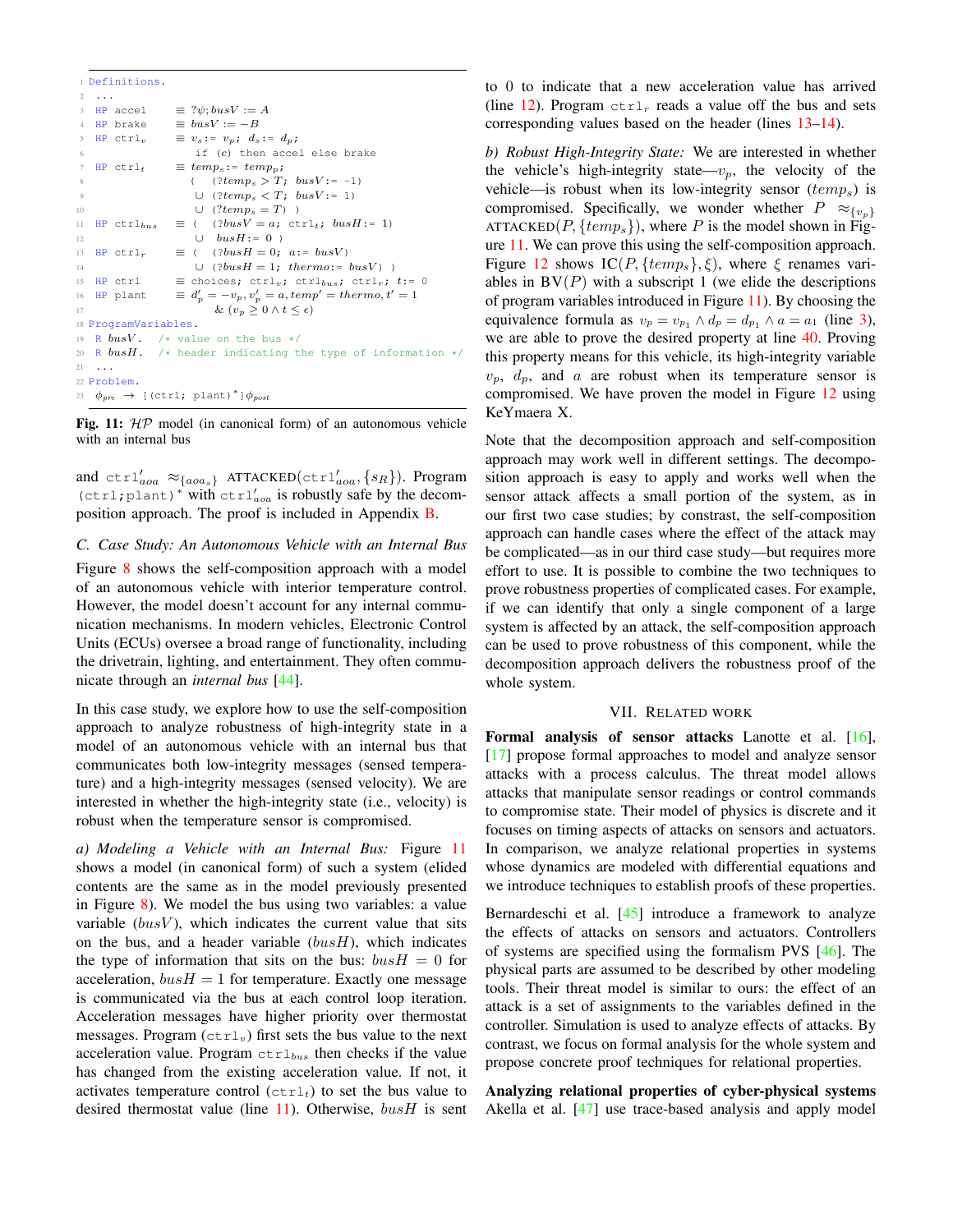<span id="page-12-2"></span><span id="page-12-1"></span>

|                 |                     | 1 Definitions.            |                                                                                                        |
|-----------------|---------------------|---------------------------|--------------------------------------------------------------------------------------------------------|
| 2               |                     |                           |                                                                                                        |
| 3               | $B$ eq <sub>n</sub> |                           | $\equiv v_p = v_{p_1} \wedge d_p = d_{p_1} \wedge a = a_1$                                             |
| $\overline{4}$  | $\mathbf{B} \psi$   |                           | $\equiv 2Bd_s > v_s^2 + (A+B)(A\epsilon^2 + 2v_s\epsilon)$                                             |
| 5               |                     | HP choices                | $\equiv c := *$                                                                                        |
| 6               |                     | HP accel                  | $\equiv ?\psi$ ; bus $V := A$                                                                          |
| $7\phantom{.0}$ |                     | HP brake                  | $\equiv$ busV := $-B$                                                                                  |
| 8               |                     | $HP$ ctrl <sub>v</sub>    | $\equiv v_s := v_p; d_s := d_p;$                                                                       |
| 9               |                     |                           | if (c) then accel else brake                                                                           |
| 10              |                     | HP $ctrl_t$               | $\equiv temp_s := temp_p;$                                                                             |
| 11              |                     |                           | ( $(?temp_s > T; busV := -1)$                                                                          |
| 12              |                     |                           | $\cup$ (?temp <sub>s</sub> $\langle T; \text{busV}:= 1 \rangle$                                        |
| 13              |                     |                           | $\cup$ (?temp <sub>s</sub> = T))                                                                       |
| 14              |                     | $HP$ ctrl <sub>bus</sub>  | $\equiv$ ( (?busV = a; ctrl <sub>t</sub> ; busH:= 1)                                                   |
| 15              |                     |                           | $\cup$ busH:= 0)                                                                                       |
| 16              |                     | HP $ctrl_r$               | $\equiv$ ( $(?busH = 0; a:= busV)$                                                                     |
| 17              |                     |                           | $\cup$ (?busH = 1; thermo:= busV))                                                                     |
| 18              |                     | HP ctrl                   | $\equiv$ ctrl <sub>v</sub> ; ctrl <sub>bus</sub> ; ctrl <sub>r</sub> ; t:= 0                           |
| 19              | $B \psi_1$          |                           | $\equiv 2Bd_{s_1} > v_{s_1}^2 + (A+B)(A\epsilon^2 + 2v_{s_1}\epsilon)$                                 |
| 20              |                     | $HP$ choices <sub>1</sub> | $\equiv c_1 := c$                                                                                      |
| 21              |                     | $HP$ accel <sub>1</sub>   | $\equiv ?\psi_1; busV_1 := A$                                                                          |
| 22              |                     | $HP \ brake_1$            | $\equiv busV_1:=-B$                                                                                    |
| 23              |                     | HP $ctrl_{v_1}$           | $\equiv v_{s_1} := v_{p_1}; d_{s_1} := d_{p_1};$                                                       |
| 24              |                     |                           | if $(c_1)$ then accel <sub>1</sub> else brake <sub>1</sub>                                             |
| 25              |                     | HP $ctrl_t_1$             | $\equiv temp_{s_1}:$ $\rightarrow$ ;                                                                   |
| 26              |                     |                           | ( $\langle \text{?}temp_{s_1} > T; \text{ bus}V_1 := -1 \rangle$                                       |
| 27              |                     |                           | $\cup$ (? $temp_{s_1} < T$ ; $busV_1 := 1$ )                                                           |
| 28              |                     |                           | $\cup \ \ (?temp_{s_1} = T) \ \ )$                                                                     |
| 29              |                     | $HP$ ctrl $_{bus_1}$      | $\equiv$ ( (?busV <sub>1</sub> = a <sub>1</sub> ; ctrl <sub>t<sub>1</sub>; busH<sub>1</sub>:= 1)</sub> |
| 30              |                     |                           | $\cup$ busH <sub>1</sub> := 0)                                                                         |
| 31              |                     | HP $ctrl_{r_1}$           | $\equiv$ ( $(?busH_1 = 0; a_1 := busV_1)$                                                              |
| 32              |                     |                           | $\cup$ (?busH <sub>1</sub> = 1; thermo <sub>1</sub> := busV <sub>1</sub> ))                            |
| 33              |                     | $HP$ ctrl <sub>1</sub>    | $\equiv$ ctrl <sub>v1</sub> ; ctrl <sub>bus1</sub> ; ctrl <sub>r1</sub> ; t <sub>1</sub> := 0          |
| 34              |                     | $HP$ $ctrl'$              | $\equiv$ choices; ctrl; choices <sub>1</sub> ; ctrl <sub>1</sub>                                       |
| 35              |                     | HP plant'                 | $\equiv d'_{p} = -v_{p}, v'_{p} = a, temp'_{p} = themo, t' = 1$                                        |
| 36              |                     |                           | $d'_{p_1} = -v_{p_1}, v'_{p_1} = a_1, temp'_{p_1} = thermo_1, t'_1 = 1$                                |
| 37              |                     |                           | $\overline{\&} (v_p \geq 0 \wedge v_{p_1} \geq 0 \wedge t \leq \epsilon \wedge t_1 \leq \epsilon)$     |
| 38              |                     |                           |                                                                                                        |
|                 |                     | 39 Problem.               |                                                                                                        |
|                 |                     |                           | 40 $eq_\eta$ $\rightarrow$ [(ctrl'; plant')*] $eq_\eta$                                                |
|                 |                     |                           |                                                                                                        |

<span id="page-12-3"></span>Fig. 12: Interleaved composition of the hybrid program (in canonical form) modeling an autonomous vehicle with an internal bus shown in Figure [11](#page-11-1)

checking to verify information-flow properties for discrete models based on process algebra. Prabhakar et al. [\[48\]](#page-13-41) introduce a type system that enforces noninterference for a hybrid system modeled as a programming language. Nguyen et al. [\[49\]](#page-13-42) propose a static analysis that checks noninterference for hybrid automata. Liu et al. [\[50\]](#page-13-43) introduce an integrated architecture to provide provable security and safety assurance for cyber-physical systems. They focus on integrated codevelopment: language-based information-flow control using Jif [\[51\]](#page-13-44) and a verified hardware platform for information-flow control. Their focus is not on sensor attacks.

Bohrer et al. [\[52\]](#page-13-45) verify nondeducibility in hybrid programs, a noninterference-like guarantee. To do this, they introduce a very expressive modal logic that can explicitly express that formulas hold in a given world (i.e., state). By contrast, we use an existing logic (that has good tool support) to express and reason about a specific threat model.

Closely related to our work is that of Kolčák et al. [[53\]](#page-14-2) which introduces a relational extension of dL. A key contribution of their work is a new proof rule to combine two dynamics,

allowing existing inference rules of dL to be applied in a relational setting. Similar to their work, our self-composition technique expresses relational properties by leveraging a composition of two programs whose variables are disjoint. Unlike their work, our self-composition technique aims to prove relational properties that require some of the nondeterministic choices to be resolved in the same way in both executions. For instance, our example shown in Figure [8](#page-8-0) is not directly expressible in their setting. We believe that the work by Kolčák et al. [\[53\]](#page-14-2) is orthogonal to ours, and the two can be combined to express and prove more complicated relational properties.

Security analysis for CPSs Much work have focused on the security of cyber-physical systems (CPS), but primarily from a systems security perspective rather than using formal methods. Various attacks (and mitigations of these attacks) have been identified, including false data injection [\[54\]](#page-14-3), replay attacks [\[55\]](#page-14-4), relay attacks [\[56\]](#page-14-5), spying [\[57\]](#page-14-6), and hijacking [\[58\]](#page-14-7). Our work focuses on formal methods for CPS security, ruling out entire classes of attacks.

Mitigating sensor attacks Some work propose attack-resilient state estimation to defend against adversarial sensor attacks in cyber-physical systems [\[59\]](#page-14-8), [\[60\]](#page-14-9). These methods model systems with bounded sensor noises as an optimization problem to locate potentially malicious sensors. Our work has a different formal model of sensor attacks and focuses on formal guarantees of robustness of systems under sensor attacks.

#### VIII. CONCLUSION

We have introduced a formal framework for modeling and analyzing sensor attacks on cyber-physical systems. We formalize two relational properties that relate executions in the original system and a system where some sensors have been compromised. The relational properties express the robustness of safety properties and the robustness of high-integrity state.

Both relational properties can be expressed in terms of an equivalence relation between programs, and we presented two approaches to reason about this equivalence relation, one based on decomposition and the other based on using a single program to represent executions of the original system and the attacked system. We have shown both of these approaches sound, and used them on three case studies of non-trivial cyber-physical systems.

This work focuses on sensors, but our approach can also be used to model and analyze attacks on actuators.

#### **REFERENCES**

- <span id="page-12-0"></span>[1] R. Alur, "Formal verification of hybrid systems," in *ACM International Conference on Embedded Software*, 2011, pp. 273–278.
- [2] D. Bresolin, L. Geretti, R. Muradore, P. Fiorini, and T. Villa, "Formal verification applied to robotic surgery," in *Coordination Control of Distributed Systems*, 2015, pp. 347–355.
- [3] J.-B. Jeannin, K. Ghorbal, Y. Kouskoulas, R. Gardner, A. Schmidt, E. Zawadzki, and A. Platzer, "A formally verified hybrid system for the next-generation airborne collision avoidance system," in *International Conference on Tools and Algorithms for the Construction and Analysis of Systems*, 2015, pp. 21–36.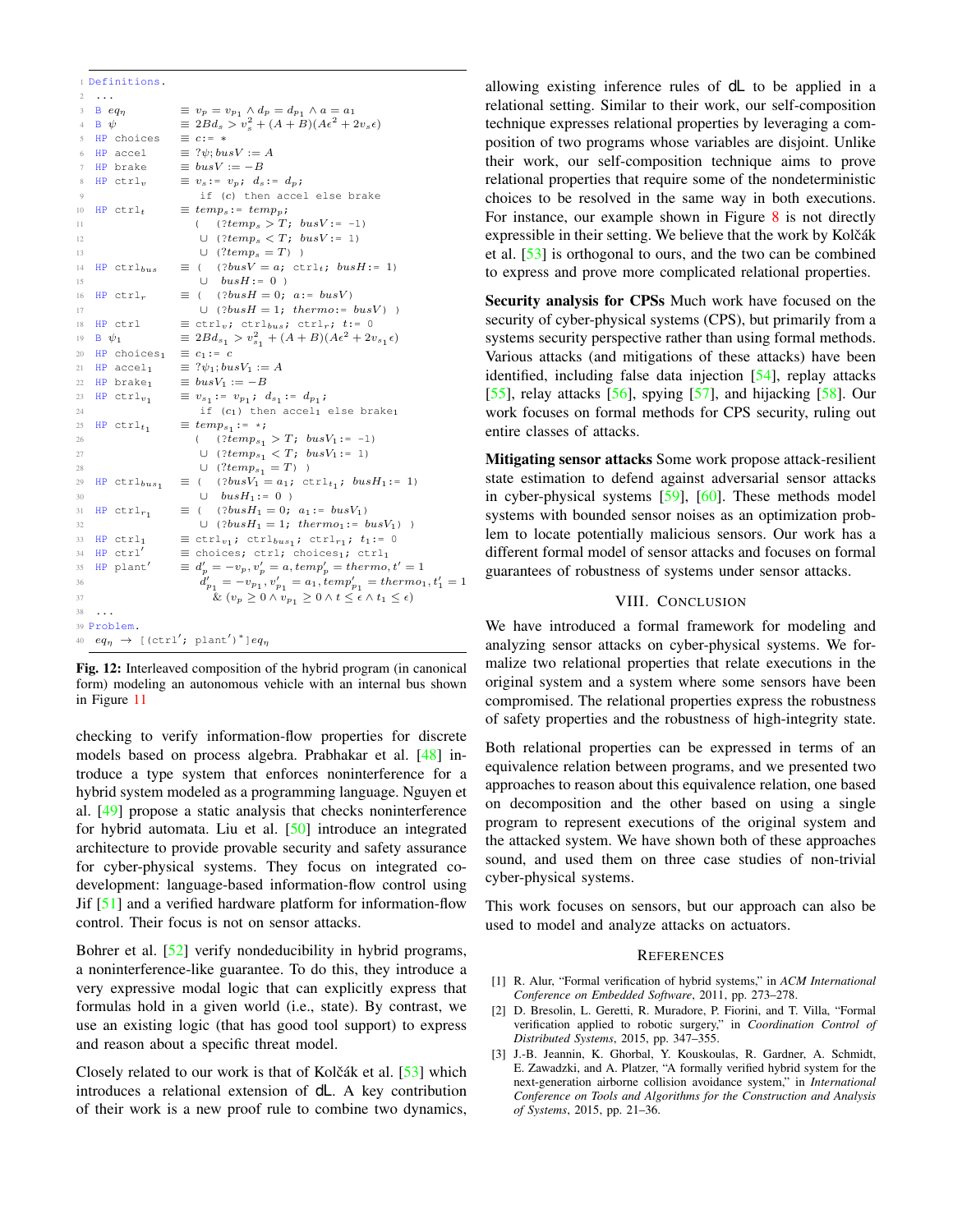- <span id="page-13-0"></span>[4] S. Mitsch, K. Ghorbal, D. Vogelbacher, and A. Platzer, "Formal verification of obstacle avoidance and navigation of ground robots," *The International Journal of Robotics Research*, vol. 36, no. 12, pp. 1312– 1340, 2017.
- <span id="page-13-1"></span>[5] Y. Cao, C. Xiao, B. Cyr, Y. Zhou, W. Park, S. Rampazzi, Q. A. Chen, K. Fu, and Z. M. Mao, "Adversarial sensor attack on LiDAR-based perception in autonomous driving," in *ACM SIGSAC Conference on Computer and Communications Security*, 2019, pp. 2267–2281.
- <span id="page-13-2"></span>[6] "'Spoofers' use fake GPS signals to knock a yacht off course," MIT Technology Review, 2013.
- <span id="page-13-3"></span>[7] D. Davidson, H. Wu, R. Jellinek, V. Singh, and T. Ristenpart, "Controlling UAVs with sensor input spoofing attacks," in *USENIX Workshop on Offensive Technologies*, 2016.
- <span id="page-13-4"></span>[8] Y. Son, H. Shin, D. Kim, Y. Park, J. Noh, K. Choi, J. Choi, and Y. Kim, "Rocking drones with intentional sound noise on gyroscopic sensors," in *USENIX Security Symposium*, 2015, pp. 881–896.
- <span id="page-13-5"></span>[9] N. Kalra and S. M. Paddock, "Driving to safety: How many miles of driving would it take to demonstrate autonomous vehicle reliability?" *Transportation Research Part A: Policy and Practice*, vol. 94, pp. 182– 193, 2016.
- <span id="page-13-6"></span>[10] A. Platzer, "The complete proof theory of hybrid systems," in *IEEE/ACM Symposium on Logic in Computer Science*, 2012, pp. 541–550.
- <span id="page-13-7"></span>[11] R. Alur, *Principles of cyber-physical systems*. MIT Press, 2015.
- [12] K. G. Larsen, "Verification and performance analysis for embedded systems," in *IEEE International Symposium on Theoretical Aspects of Software Engineering*, 2009, pp. 3–4.
- [13] E. A. Lee and S. A. Seshia, *Introduction to embedded systems: A cyberphysical systems approach*. MIT press, 2016.
- [14] P. Tabuada, *Verification and control of hybrid systems: a symbolic approach*. Springer, 2009.
- <span id="page-13-8"></span>[15] A. Tiwari, "Logic in software, dynamical and biological systems," in *IEEE Symposium on Logic in Computer Science*, 2011, pp. 9–10.
- <span id="page-13-9"></span>[16] R. Lanotte, M. Merro, R. Muradore, and L. Viganò, "A formal approach to cyber-physical attacks," in *IEEE Computer Security Foundations Symposium*, 2017, pp. 436–450.
- <span id="page-13-10"></span>[17] R. Lanotte, M. Merro, A. Munteanu, and L. Viganò, "A formal approach to physics-based attacks in cyber-physical systems," *ACM Transactions on Privacy and Security*, vol. 23, no. 1, pp. 1–41, 2020.
- <span id="page-13-11"></span>[18] M. R. Clarkson and F. B. Schneider, "Hyperproperties," *Journal of Computer Security*, vol. 18, no. 6, pp. 1157–1210, 2010.
- <span id="page-13-12"></span>[19] A. Sabelfeld and A. C. Myers, "Language-based information-flow security," *IEEE Journal on selected areas in communications*, vol. 21, no. 1, pp. 5–19, 2003.
- <span id="page-13-13"></span>[20] J. A. Goguen and J. Meseguer, "Security policies and security models," in *IEEE Symposium on Security and Privacy*, 1982, pp. 11–20.
- <span id="page-13-14"></span>[21] A. Platzer, "Differential dynamic logic for hybrid systems," *Journal of Automated Reasoning*, vol. 41, no. 2, pp. 143–189, 2008.
- <span id="page-13-15"></span>[22] A. Platzer, *Logical foundations of cyber-physical systems*. Springer, 2018, vol. 662.
- <span id="page-13-16"></span>[23] N. Fulton, S. Mitsch, J.-D. Quesel, M. Völp, and A. Platzer, "KeYmaera X: An axiomatic tactical theorem prover for hybrid systems," in *International Conference on Automated Deduction*, 2015, pp. 527–538.
- <span id="page-13-17"></span>[24] G. Barthe, P. R. D'Argenio, and T. Rezk, "Secure information flow by self-composition," in *Proceedings. 17th IEEE Computer Security Foundations Workshop*, 2004, pp. 100–114.
- <span id="page-13-18"></span>[25] D. Kozen, "Kleene algebra with tests," *ACM Transactions on Programming Languages and Systems (TOPLAS)*, vol. 19, no. 3, pp. 427–443, 1997.
- <span id="page-13-19"></span>[26] A. Platzer, "A complete uniform substitution calculus for differential dynamic logic," *Journal of Automated Reasoning*, vol. 59, no. 2, pp. 219–265, 2017.
- <span id="page-13-21"></span><span id="page-13-20"></span>[27] D. Harel, D. Kozen, and J. Tiuryn, *Dynamic Logic*. MIT Press, 2000.
- [28] L. Pick, G. Fedyukovich, and A. Gupta, "Exploiting synchrony and symmetry in relational verification," in *International Conference on Computer Aided Verification*, 2018, pp. 164–182.
- <span id="page-13-22"></span>[29] R. Shemer, A. Gurfinkel, S. Shoham, and Y. Vizel, "Property directed self composition," in *International Conference on Computer Aided Verification*, 2019, pp. 161–179.
- <span id="page-13-23"></span>[30] T. Terauchi and A. Aiken, "Secure information flow as a safety problem," in *International Static Analysis Symposium*, 2005, pp. 352–367.
- <span id="page-13-24"></span>[31] A. Müller, S. Mitsch, W. Retschitzegger, W. Schwinger, and A. Platzer, "A component-based approach to hybrid systems safety verification," in *International Conference on Integrated Formal Methods*, 2016, pp. 441–456.
- <span id="page-13-25"></span>[32] A. Platzer, "A temporal dynamic logic for verifying hybrid system invariants," in *International Symposium on Logical Foundations of Computer Science*, 2007, pp. 457–471.
- <span id="page-13-26"></span>[33] J.-B. Jeannin and A. Platzer, "dTL<sup>2</sup>: differential temporal dynamic logic with nested temporalities for hybrid systems," in *International Joint Conference on Automated Reasoning*, 2014, pp. 292–306.
- <span id="page-13-27"></span>[34] U. Kiencke and L. Nielsen, *Automotive Control Systems: For Engine, Driveline and Vehicle*, 1st ed. Berlin, Heidelberg: Springer-Verlag, 2000.
- <span id="page-13-28"></span>[35] M. Tanelli, A. Astolfi, and S. M. Savaresi, "Robust nonlinear output feedback control for brake by wire control systems," *Automatica*, vol. 44, no. 4, pp. 1078–1087, 2008.
- <span id="page-13-29"></span>[36] P. Bhivate, "Modelling & development of antilock braking system," Ph.D. dissertation, 2011.
- <span id="page-13-30"></span>[37] S. Solyom, A. Rantzer, and J. Lüdemann, "Synthesis of a model-based tire slip controller," *Vehicle System Dynamics*, vol. 41, no. 6, pp. 475– 499, 2004.
- <span id="page-13-31"></span>[38] Y. Shoukry, P. Martin, P. Tabuada, and M. Srivastava, "Non-invasive spoofing attacks for anti-lock braking systems," in *International Workshop on Cryptographic Hardware and Embedded Systems*, 2013, pp. 55–72.
- <span id="page-13-32"></span>[39] "Maneuvering characteristics augmentation system - wikipedia," [https://en.wikipedia.org/wiki/Maneuvering\\_Characteristics\\_](https://en.wikipedia.org/wiki/Maneuvering_Characteristics_Augmentation_System) [Augmentation\\_System,](https://en.wikipedia.org/wiki/Maneuvering_Characteristics_Augmentation_System) accessed: 2021-1-10.
- <span id="page-13-33"></span>[40] P. Heidlauf, A. Collins, M. Bolender, and S. Bak, "Verification challenges in F-16 ground collision avoidance and other automated maneuvers." in *5th International Workshop on Applied Verification for Continuous and Hybrid Systems*, 2018, pp. 208–217.
- <span id="page-13-34"></span>[41] "Boeing 737 Max: Is automation to blame?" [https://www.eetasia.com/](https://www.eetasia.com/automation-and-boeings-b737-max-crash/) [automation-and-boeings-b737-max-crash/,](https://www.eetasia.com/automation-and-boeings-b737-max-crash/) accessed: 2021-1-10.
- <span id="page-13-35"></span>[42] A. Marcos and G. Balas, "Linear parameter varying modeling of the Boeing 747-100/200 longitudinal motion," in *AIAA Guidance, Navigation, and Control Conference and Exhibit*, 2001, p. 4347.
- <span id="page-13-36"></span>[43] "Boeing: The 737 MAX MCAS software enhancement," [https://](https://www.boeing.com/commercial/737max/737-max-software-updates.page) [www.boeing.com/commercial/737max/737-max-software-updates.page,](https://www.boeing.com/commercial/737max/737-max-software-updates.page) accessed: 2021-1-10.
- <span id="page-13-37"></span>[44] S. Checkoway, D. McCoy, B. Kantor, D. Anderson, H. Shacham, S. Savage, K. Koscher, A. Czeskis, F. Roesner, and T. Kohno, "Comprehensive experimental analyses of automotive attack surfaces." in *USENIX Security Symposium*, 2011, pp. 447–462.
- <span id="page-13-38"></span>[45] C. Bernardeschi, A. Domenici, and M. Palmieri, "Formalization and cosimulation of attacks on cyber-physical systems," *Journal of Computer Virology and Hacking Techniques*, pp. 1–15, 2020.
- <span id="page-13-39"></span>[46] S. Owre, J. M. Rushby, and N. Shankar, "PVS: A prototype verification system," in *International Conference on Automated Deduction*, 1992, pp. 748–752.
- <span id="page-13-40"></span>[47] R. Akella, "Verification of information flow security in cyber-physical systems," 2013.
- <span id="page-13-41"></span>[48] P. Prabhakar and B. Köpf, "Verifying information flow properties of hybrid systems," in *ACM international conference on High confidence networked systems*, 2013, pp. 77–84.
- <span id="page-13-42"></span>[49] L. V. Nguyen, G. Mohan, J. Weimer, O. Sokolsky, I. Lee, and R. Alur, "Detecting security leaks in hybrid systems with information flow analysis," in *ACM-IEEE International Conference on Formal Methods and Models for System Design*, 2019, p. 14.
- <span id="page-13-43"></span>[50] J. Liu, J. Corbett-Davies, A. Ferraiuolo, A. Ivanov, M. Luo, G. E. Suh, A. C. Myers, and M. Campbell, "Secure autonomous cyber-physical systems through verifiable information flow control," in *Proceedings of the 2018 Workshop on Cyber-Physical Systems Security and Privacy*, 2018, pp. 48–59.
- <span id="page-13-44"></span>[51] A. C. Myers, "JFlow: Practical mostly-static information flow control," in *Proceedings of the 26th ACM SIGPLAN-SIGACT symposium on Principles of programming languages*, 1999, pp. 228–241.
- <span id="page-13-45"></span>[52] B. Bohrer and A. Platzer, "A hybrid, dynamic logic for hybrid-dynamic information flow," in *ACM/IEEE Symposium on Logic in Computer Science*, 2018, pp. 115–124.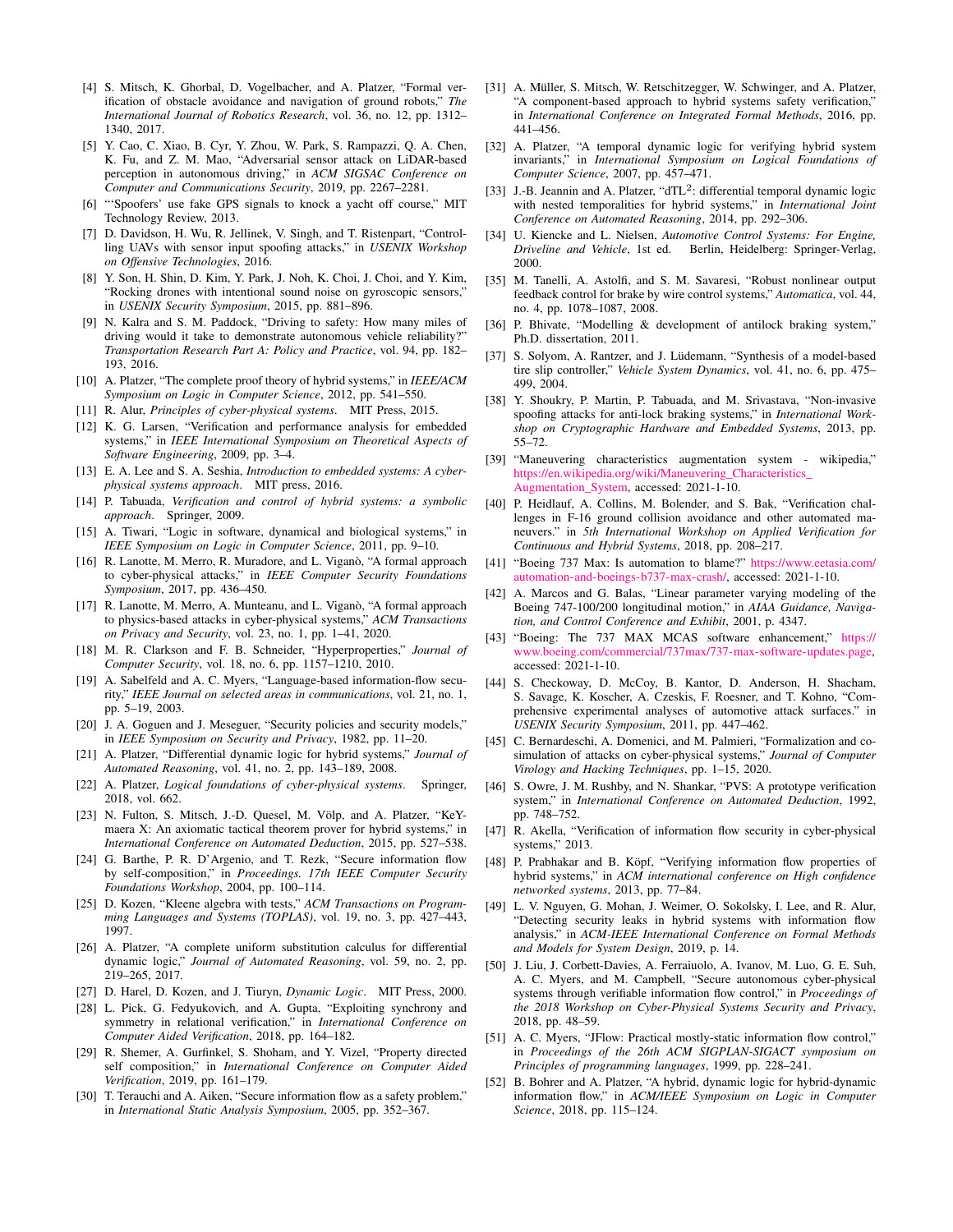- <span id="page-14-2"></span>[53] J. Kolčák, J. Dubut, I. Hasuo, S.-y. Katsumata, D. Sprunger, and A. Yamada, "Relational differential dynamic logic," in *International Conference on Tools and Algorithms for the Construction and Analysis of Systems*. Springer, 2020, pp. 191–208.
- <span id="page-14-3"></span>[54] K. Koscher, A. Czeskis, F. Roesner, S. Patel, T. Kohno, S. Checkoway, D. McCoy, B. Kantor, D. Anderson, H. Shacham, and S. Savage, "Experimental security analysis of a modern automobile," in *IEEE Symposium on Security and Privacy*, 2010, pp. 447–462.
- <span id="page-14-4"></span>[55] C. Li, A. Raghunathan, and N. K. Jha, "Hijacking an insulin pump: Security attacks and defenses for a diabetes therapy system," in *IEEE International Conference on e-Health Networking, Applications and Services*, 2011, pp. 150–156.
- <span id="page-14-5"></span>[56] A. Francillon, B. Danev, and S. Capkun, "Relay attacks on passive keyless entry and start systems in modern cars," in *Network and Distributed System Security Symposium*, 2011.
- <span id="page-14-6"></span>[57] S. Checkoway, D. McCoy, B. Kantor, D. Anderson, H. Shacham, S. Savage, K. Koscher, A. Czeskis, F. Roesner, and T. Kohno, "Comprehensive experimental analyses of automotive attack surfaces." in *USENIX Security Symposium*, 2011, pp. 447–462.
- <span id="page-14-7"></span>[58] R. Langner, "Stuxnet: Dissecting a cyberwarfare weapon," *IEEE Security & Privacy*, vol. 9, no. 3, pp. 49–51, 2011.
- <span id="page-14-8"></span>[59] M. Pajic, J. Weimer, N. Bezzo, P. Tabuada, O. Sokolsky, I. Lee, and G. J. Pappas, "Robustness of attack-resilient state estimators," in *2014 ACM/IEEE International Conference on Cyber-Physical Systems*, 2014, pp. 163–174.
- <span id="page-14-9"></span>[60] M. Pajic, I. Lee, and G. J. Pappas, "Attack-resilient state estimation for noisy dynamical systems," *IEEE Transactions on Control of Network Systems*, vol. 4, no. 1, pp. 82–92, 2016.

## <span id="page-14-0"></span>APPENDIX A **DEFINITIONS**

We present the formal definitions of bound variables, free variables, and variable sets here. These definitions are exactly as given in [\[22\]](#page-13-15), [\[26\]](#page-13-19), and included for the reader's convenience.

**Definition 11** (Bound variables). *The set*  $BV(\phi)$  *of bound variables of*  $dL$  *formula*  $\phi$  *is defined inductively as:* 

$$
BV(\theta_1 \sim \theta_2) = \emptyset \qquad \sim \in \{<,\leq,=,>,\geq\}
$$

$$
BV(\neg \phi) = BV(\phi)
$$

$$
BV(\phi \lor \psi) = BV(\phi \land \psi) = BV(\phi) \cup BV(\psi)
$$

$$
BV(\phi \to \psi) = BV(\phi) \cup BV(\psi)
$$

$$
BV(\forall x. \phi) = BV(\exists x. \phi) = \{x\} \cup BV(\phi)
$$

$$
BV([\alpha]\phi) = BV(\alpha) \cup BV(\phi)
$$

*The set* BV(P) *of bound variables of hybrid program* P*, i.e., those may potentially be written to, is defined inductively as:*  $BV(x := \theta) = BV(x := *) = \{x\}$ 

$$
\mathbf{BV}(x \cdot y) = \mathbf{BV}(x \cdot y) - \mathbf{Av}(x \cdot y)
$$

$$
\mathbf{BV}(2\phi) = \emptyset
$$

$$
\mathbf{BV}(x' = \theta \& \phi) = \{x, x'\}
$$

$$
\mathbf{BV}(\alpha; \beta) = \mathbf{BV}(\alpha \cup \beta) = \mathbf{BV}(\alpha) \cup \mathbf{BV}(\beta)
$$

$$
\mathbf{BV}(\alpha^*) = \mathbf{BV}(\alpha)
$$

**Definition 12** (Must-bound variables). *The set* MBV( $P$ ) ⊂ BV(P) *of most bound variables of hybrid program* P*, i.e., all those that must be written to on all paths of* P*, is defined* *inductively as:*

$$
MBV(x := \theta) = MBV(x := *) = \{x\}
$$
  
\n
$$
MBV(?\phi) = \emptyset
$$
  
\n
$$
MBV(x' = \theta \& \phi) = \{x, x'\}
$$
  
\n
$$
MBV(\alpha \cup \beta) = MBV(\alpha) \cap MBV(\beta)
$$
  
\n
$$
MBV(\alpha; \beta) = MBV(\alpha) \cup MBV(\beta)
$$
  
\n
$$
MBV(\alpha^*) = \emptyset
$$

**Definition 13** (Free variables). *The set*  $FV(\theta)$  *of variables of term* θ *is defined inductively as:*

$$
FV(x) = \{x\}
$$

$$
FV(c) = \emptyset
$$

 $FV(\theta_1 \oplus \theta_2) = FV(\theta_1) \cup FV(\theta_2) \quad \oplus \in \{+, \times\}$ *The set*  $FV(\phi)$  *of free variables of* **dL** *formula*  $\phi$  *is defined inductively as:*

$$
FV(\theta_1 \sim \theta_2) = FV(\theta_1) \cup FV(\theta_2)
$$

$$
FV(\neg \phi) = FV(\phi)
$$

$$
FV(\phi \lor \psi) = FV(\phi \land \psi) = FV(\phi) \cup FV(\psi)
$$

$$
FV(\phi \to \psi) = FV(\phi) \cup FV(\psi)
$$

$$
FV(\forall x. \phi) = FV(\exists x. \phi) = FV(\phi) \setminus \{x\}
$$

$$
FV([\alpha]\phi) = FV(\alpha) \cup (FV(\phi) \setminus MBV(\alpha))
$$

*The set* FV(P) *of bound variables of hybrid program* P *is defined inductively as:*

$$
FV(x := \theta) = FV(\theta)
$$
  
\n
$$
FV(x := *) = \emptyset
$$
  
\n
$$
FV(?\phi) = FV(\phi)
$$
  
\n
$$
FV(x' = \theta \& \phi) = \{x\} \cup FV(\theta) \cup FV(\phi)
$$
  
\n
$$
FV(\alpha \cup \beta) = FV(\alpha) \cup FV(\beta)
$$
  
\n
$$
FV(\alpha; \beta) = FV(\alpha) \cup (FV(\beta) \setminus MBV(\alpha))
$$
  
\n
$$
FV(\alpha^*) = FV(\alpha)
$$

Definition 14 (Variable sets). *The set* VAR(P)*, variables of hybrid program P is*  $BV(P) \cup FV(P)$ *. The set*  $VaR(\phi)$ *, variables of* **dL** *formula*  $\phi$  *is*  $BV(\phi) \cup FV(\phi)$ *.* 

## <span id="page-14-1"></span>APPENDIX B

## PROOFS

*Proof of Theorem [1](#page-5-2).*  $P \approx_{\text{FV}(\phi_{pre} \land \phi_{post})} \text{ATTACKED}(P, S_A)$ means for any execution  $\sigma^q$  of ATTACKED(P,  $S_A$ ), there exists an execution  $\sigma^p$  of P that agrees on FV $(\phi_{pre} \land \phi_{post})$  at the starting state and the end of every control iteration. That means if the starting state of  $\sigma^q$  satisfies  $\phi_{pre}$ , the starting state of  $\sigma^p$  satisfies  $\phi_{pre}$  (Lemma 3 from [\[26\]](#page-13-19)). Meanwhile, since  $\phi_{pre} \rightarrow [P] \phi_{post}$ , the last state of  $\sigma^p$  satisfies  $\phi_{post}$ . And last states of  $\sigma^q$  and  $\sigma^p$  agree on free variables used in  $\phi_{post}$ , so the last state of  $\sigma^q$  satisfies  $\phi_{post}$  (Lemma 3 from [\[26\]](#page-13-19)).  $\phi_{pre} \rightarrow [\text{ATTACKED}(P, S_A)] \phi_{post}$  holds.

*Proof of Property [1](#page-6-4) to [3](#page-6-2) of Theorem [2](#page-6-6)*. By the definition of  $H$ -equivalence.  $\Box$ 

<span id="page-14-10"></span>Lemma 1. H*-equivalence of states is transitive, reflective, and symmetric.*